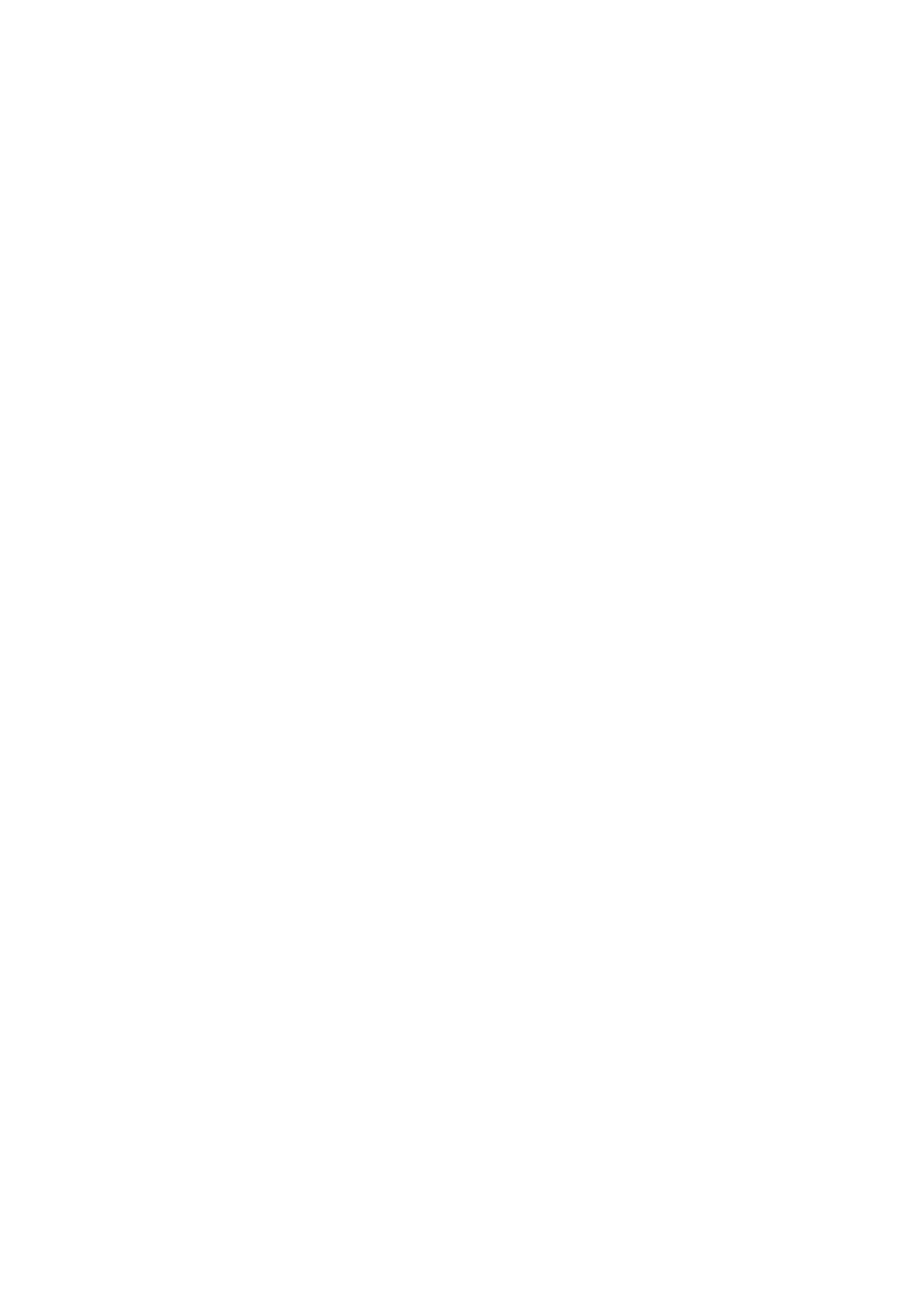# Transparency in oil rich economies

Ivar Kolstad and Arne Wiig

**U4 ISSUE 2:2007** 

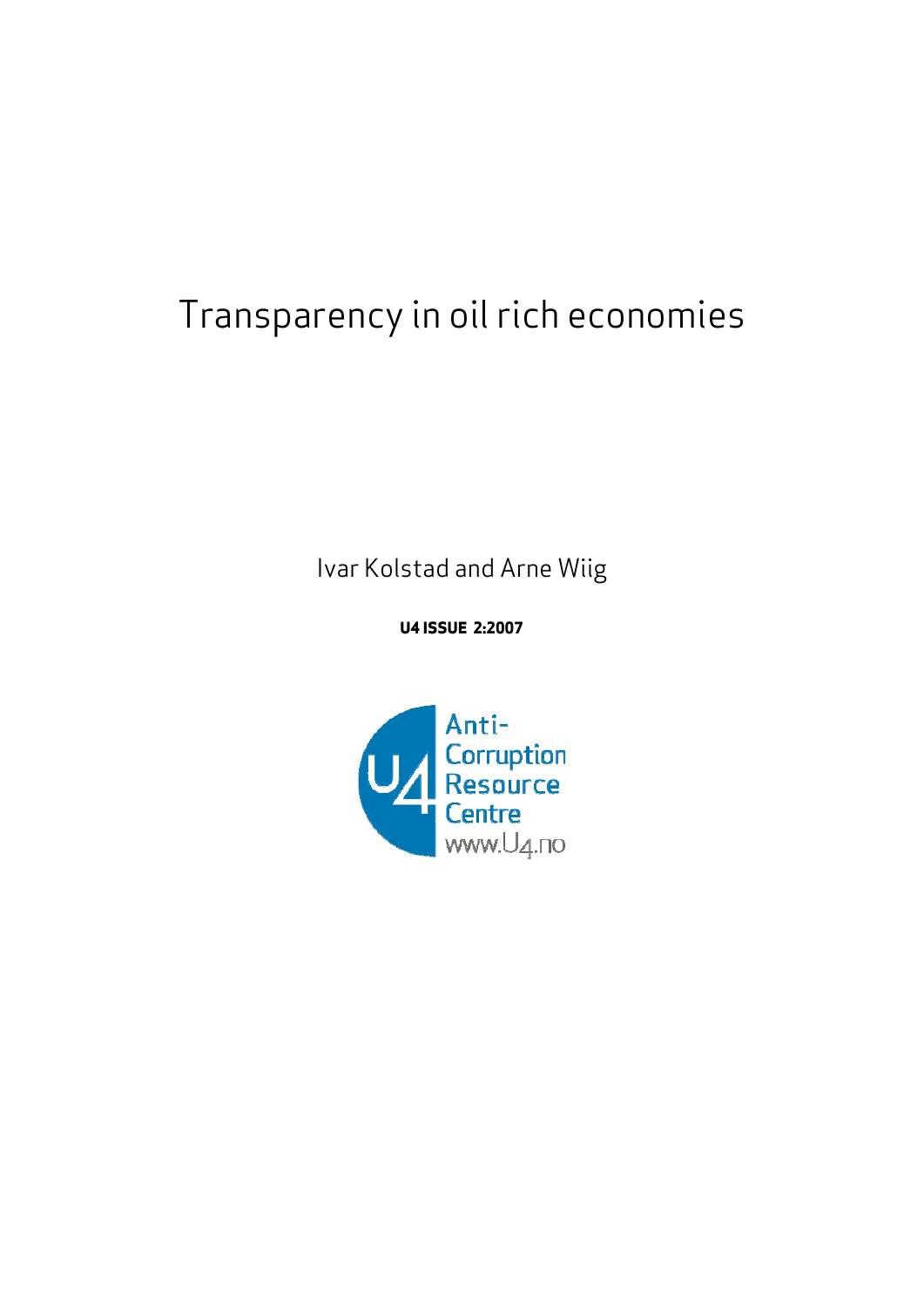#### U4 Issue

This series can be downloaded from www.U4.no/document/publications.cfm and hard copies can be ordered from: U4 Anti-Corruption Resource Centre Chr. Michelsen Institute P.O. Box 6033 Postterminalen, N-5892 Bergen, Norway Tel: + 47 55 57 40 00 Fax: + 47 55 57 41 66 E-mail: U4@U4.no www.U4.no

U4 (www.U4.no) is a web-based resource centre for donor practitioners who wish to effectively address corruption challenges in their work. We offer focused research products, online and incountry training, a helpdesk service and a rich array of online resources. Our aim is to facilitate coordination among donor agencies and promote context-appropriate programming choices.

The centre is operated by the Chr. Michelsen Institute (CMI: www.cmi.no), a private social science research foundation working on issues of development and human rights, located in Bergen, Norway.

U4 Partner Agencies: DFID (UK), Norad (Norway), Sida (Sweden), Gtz (Germany), Cida (Canada), the Netherlands Ministry of Foreign Affairs, and BTC (Belgium).

All views expressed in this issue paper are those of the author(s), and do not necessarily reflect the opinions of the U4 Partner Agencies.

Copyright 2007 — U4 Anti-Corruption Resource Centre

Front page photo by ccgd at www.flickr.com

 **Indexing terms**  Corruption

**Project number**  28401

**Project title**  U4 Anti-Corruption Resource Centre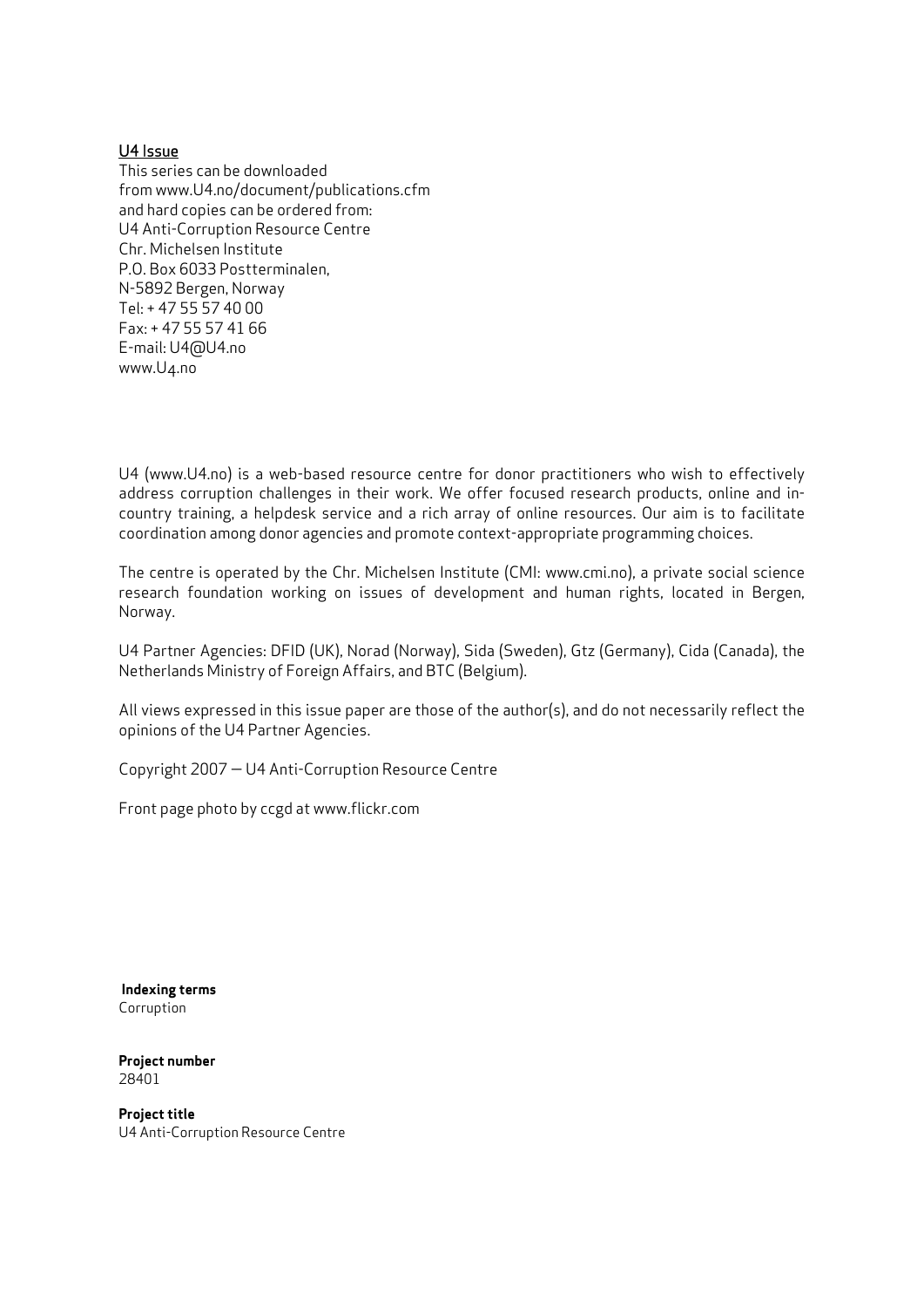#### Contents

| $\mathbf{1}$            |     |                                                                                              |
|-------------------------|-----|----------------------------------------------------------------------------------------------|
| $\boldsymbol{2}$        |     |                                                                                              |
| 3                       |     |                                                                                              |
|                         | 3.1 |                                                                                              |
|                         | 3.2 |                                                                                              |
|                         | 3.3 | Lack of transparency makes it difficult to select honest bureaucrats or contract partners 12 |
|                         | 3.4 |                                                                                              |
|                         | 3.5 |                                                                                              |
| $\overline{\mathbf{4}}$ |     |                                                                                              |
| 5                       |     |                                                                                              |
| 6                       |     |                                                                                              |
|                         | 6.1 |                                                                                              |
| 7                       |     |                                                                                              |
|                         |     |                                                                                              |
|                         |     |                                                                                              |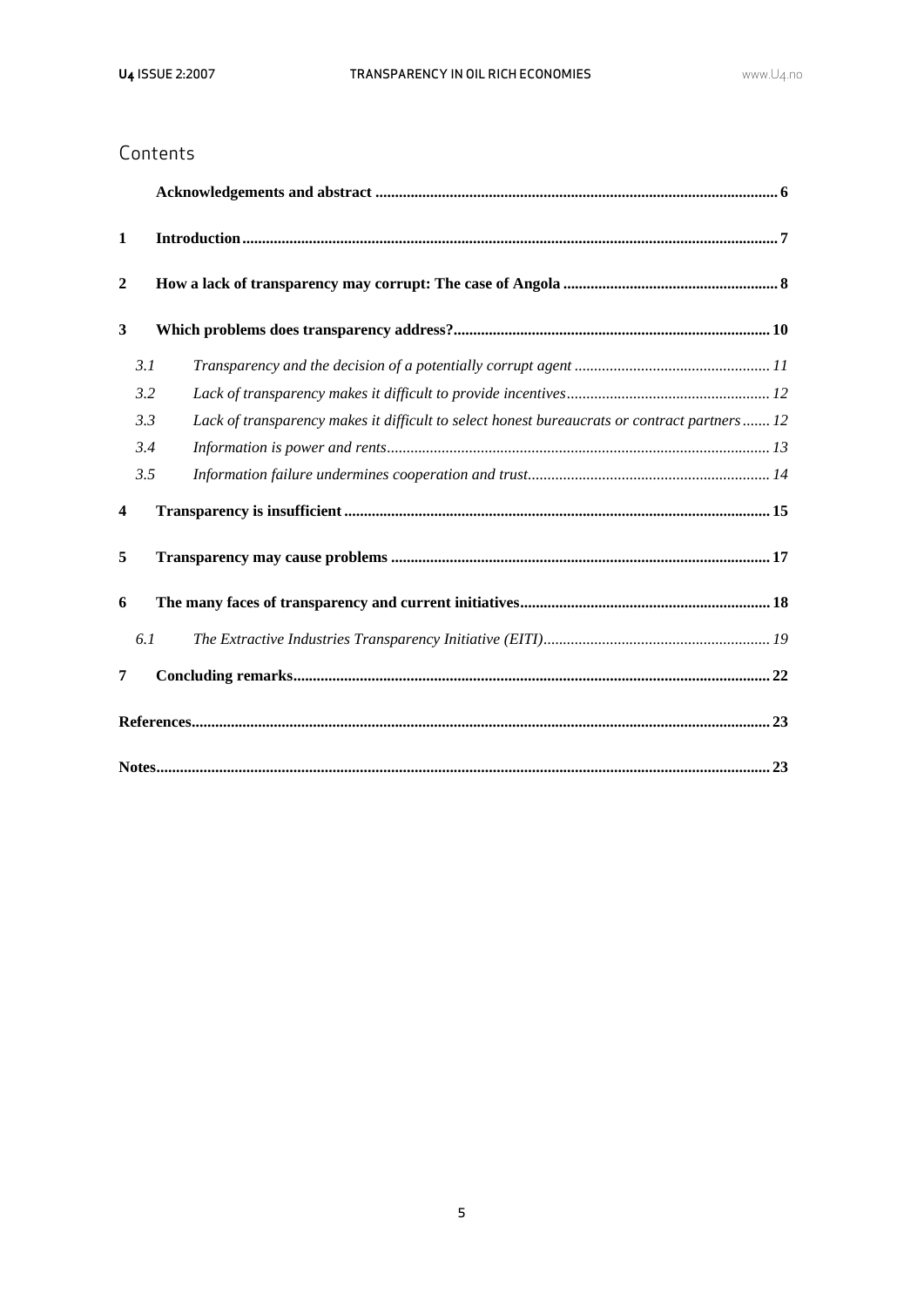# Acknowledgements

The authors thank Jakob Svensson, Gaute Torsvik and Aled Williams for helpful suggestions. The usual disclaimer applies.

## Abstract

Corruption is a serious problem in many developing countries that are rich in oil and other natural resources. This is central in explaining why resource rich countries perform badly in terms of socioeconomic development. Transparency has recently been viewed as a key factor in reducing corruption and other dysfunctions in natural resource rich countries. This paper addresses the relationship between transparency and corruption, with an emphasis on oil rich countries. It provides a systematic overview of the available literature and arguments on transparency and corruption. In particular, using the case of Angola, it focuses on some of the main corruption related problems caused by limited access to information. It also looks at the approach of current transparency initiatives, such as the Extractive Industries Transparency Initiative (EITI). The analysis of the paper aims to increase understanding of the role of transparency, thus providing a general basis for subsequent policy analysis in this area. The paper is part of the project 'Corruption in Natural Resource Management' at the U4 Anti-Corruption Resource Centre: www.U4.no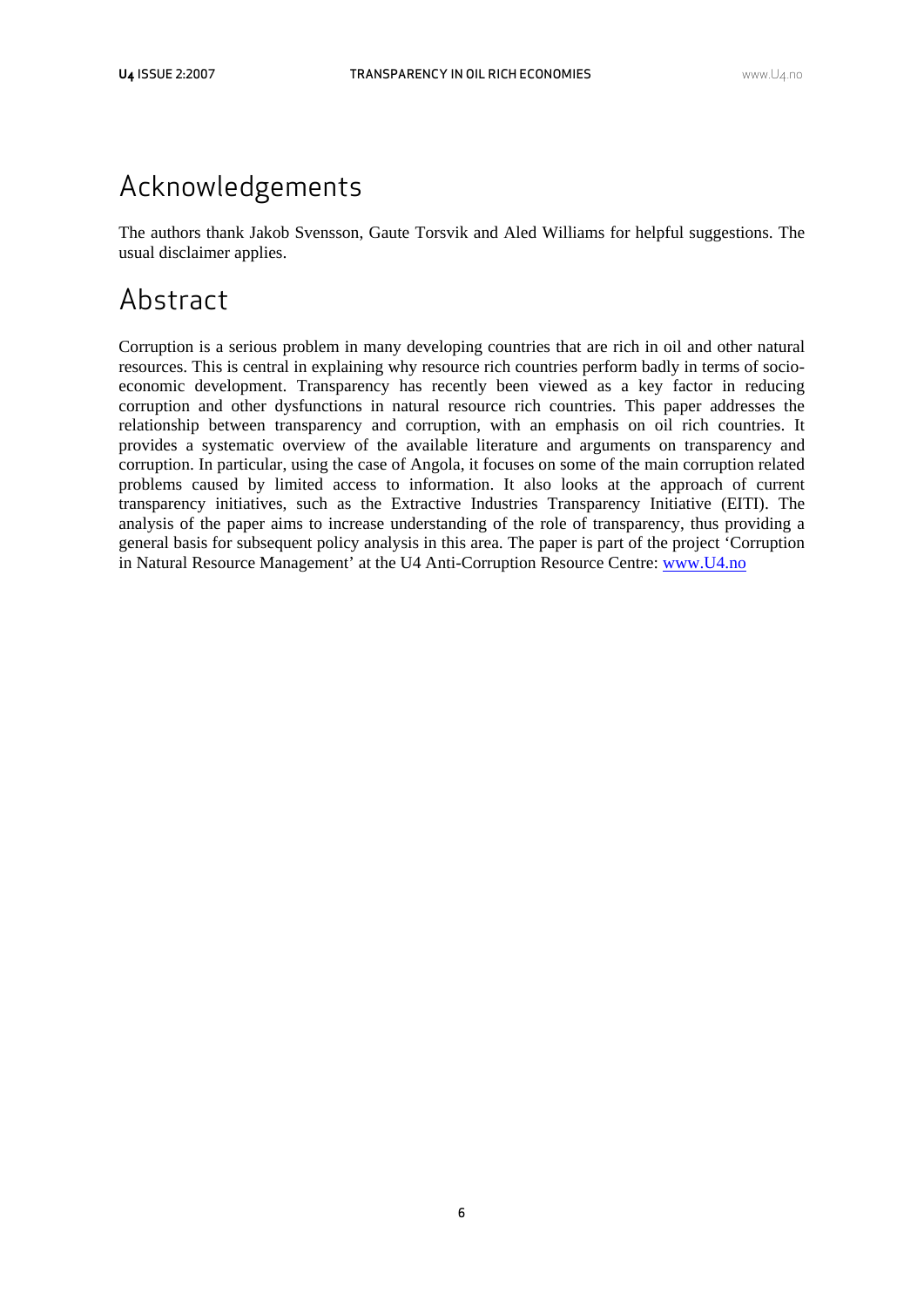### 1 Introduction

Corruption is a huge problem in many developing countries that are rich in oil and other natural resources. It is central in explaining why resource rich countries perform badly in terms of socioeconomic development, a phenomenon that has been termed the resource curse.<sup>i</sup> As of late, transparency has been viewed as a key factor in reducing corruption and other dysfunctions in natural resource rich countries. Several initiatives have therefore been taken to improve transparency in resource rich countries, such as the Extractive Industries Transparency Initiative (EITI), which focuses on transparency in revenues from extractive industries such as petroleum and minerals.

This paper addresses the relationship between transparency and corruption, with an emphasis on oil rich countries. Transparency is defined here as public access to information, or more precisely "timely and reliable economic, social and political information … accessible to all relevant stakeholders".<sup>ii</sup> Corruption is defined as the abuse of public office for private gain. For the purposes of this paper, the commonly used distinction between political corruption and bureaucratic corruption is helpful. Political corruption is abuse of office by those who make the rules of the game, e.g. decide on laws and regulations, and the basic allocation of resources in a society. Bureaucratic corruption takes place at the implementation end of public policies, capturing corrupt acts among those who implement the rules made by top officials.

Figure 1 depicts the scores of 190 countries in 2004, on an index of political transparency (which captures transparency in political funding, openness in political institutions, freedom of speech and freedom of the press) and on the index of control of corruption due to Kaufmann et al (2005). There is a clear positive correlation between the two, indicating that more transparent countries are less corrupt. The figure does not, however, prove that there is a causal relationship between the two, or that an association between the two remains once other determinants of corruption are controlled for. To draw these kinds of conclusions, the use of more advanced econometric methods would be required, which is beyond the scope of this paper.

This paper provides a systematic overview of the available literature and arguments on transparency and corruption, in reference to oil rich countries. It should be noted that though transparency is a politically popular concept among donors and others, there has been little formal research on what role access to information plays in improving development outcomes in resource rich economies.<sup>iii</sup> We therefore have to use general insights on information, corruption and development from the scientific literature, and apply these to a resource rich context.

We begin by illustrating some of the main corruption related problems caused by limited access to information, using the case of Angola (section 2). This leads to a discussion of general problems caused by an absence of transparency, and their relevance to oil rich countries (section 3). As section 4 argues, however, improved transparency is only a necessary but not sufficient condition to reduce corruption. Section 5 presents arguments that, in certain settings, transparency might actually increase corruption. For practical applications, it is important to note that transparency can mean a number of things, and that transparency initiatives differ in coverage and approach. Section 6 therefore deconstructs the concept of transparency and, in light of the preceding analysis, discusses the approach of current transparency initiatives, such as the EITI. The analysis of the paper aims to increase understanding of the role of transparency, thus providing a general basis for subsequent policy analysis in this area.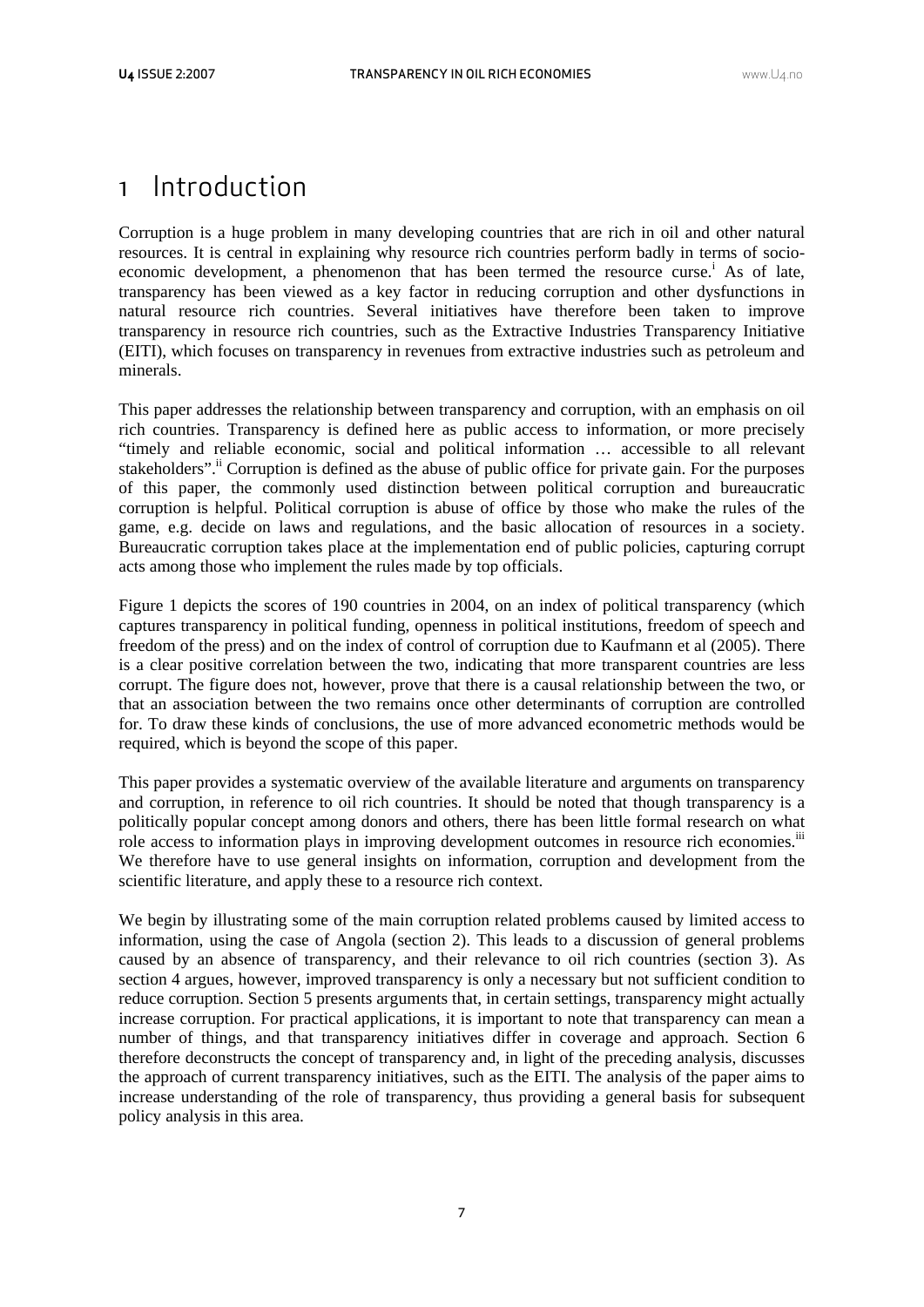

#### *Figure 1. Political transparency and corruption*

Source: Kaufmann and Bellver (2005).

# 2 How a lack of transparency may corrupt: The case of Angola

The type of problems a resource rich country may face due to the non-transparency of government policies, can be illustrated using the case of Angola. Angola is the second largest oil producer in Sub-Saharan Africa. At the same time the government is highly unaccountable to the population, corruption is widespread and public decisions are not transparent. In Angola, non-transparency goes hand in hand with corruption. Lack of information makes it difficult for citizens' ability to challenge corrupt officials.

From the few indicators available, transparency is low in Angola. Notably, public budgets are nontransparent. According to the International Budget Project, Angola scores 4 percent out of a possible 100 percent on the Open Budget Index 2006 (http://www.internationalbudget.org/). The Index evaluates the quantity of information provided to citizens in the key budget documents during the course of the budget year. Angola's performance indicates that the government provides citizens with scant or no information on the central government's budget and financial activities and that there is much room for improvement. The public budget is probably the most important political instrument a government has to rule a country. In a resource rich country, public financial management is extremely important for budget disciplines and the quality of service delivery. A recent study by Isaksen et al., (2007:5) concludes that: "Our study, as well as cross-country comparisons by the International Budget Project, discern two main deficiencies in the budget process in Angola, both related to the lack of transparency: *a) The executive's budget proposal is not publicly debated and no pre-budget paper is prepared; and b) comparisons between budgeted expenditure and actual outcomes are not made and audit reports are not prepared."*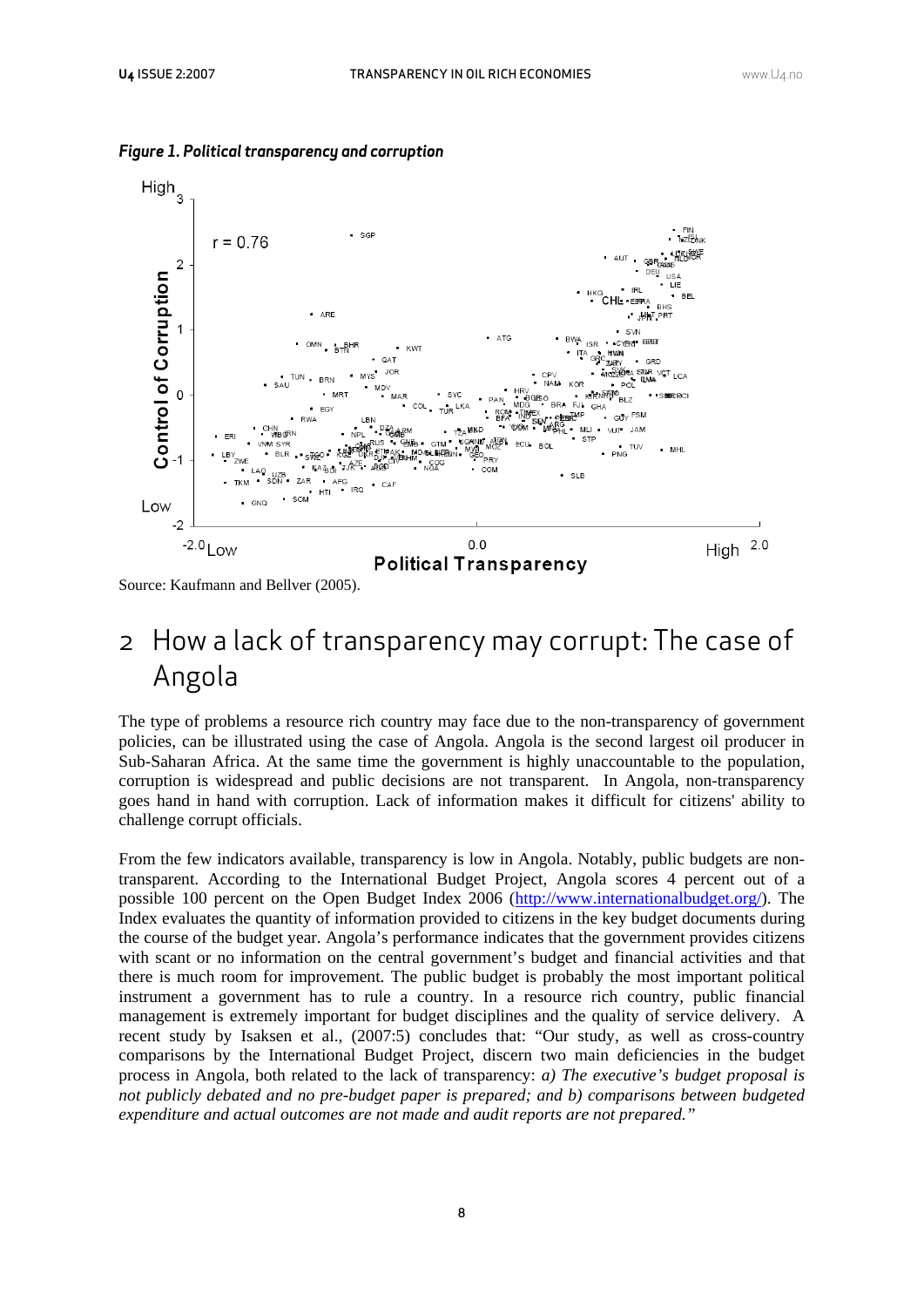The lack of transparency in Angola corresponds to a generally poor institutional setting, and Angola scores low on political accountability. The last election took place in 1992, and the same government has ruled since then. On Kaufmann's voice and accountability measure (which provide information about citizens' ability to participate in selecting the government), Angola ranks as number 172 out of 207 countries. A similarly low score is shown by other measures. For instance, on the Polity measure of democracy (measuring the general openness of political institutions), Angola only scores two out of a maximum of ten points (http://www.cidcm.umd.edu/polity/) From various sources it is confirmed that the government is highly unaccountable to its citizens (cf. figure 2).



*Figure 2. Angola scores low on Kaufmann's indicators of governance* 

Source: Kaufmann (2007).

Media might play a role in improving political accountability (see for instance Besley and Prat, 2006). In Angola, the opposite is rather the case. Information is controlled by the government and the country lacks press freedom.<sup>iv</sup> A new Press Law gives the state media monopoly for nationwide coverage. Most media are government media or controlled by the ruling party, and consequently push official lines, agendas and positions, leaving little room for criticism, analysis and opposition (Amundsen and Abreu 2006:33). Close to 30% of the population does not have access to information on a weekly basis, whether by radio, newspaper or TV, and only 3% of citizens have access to information from these three sources on a daily basis (see IRI 2003:13). Close to 66% of respondents with access to information in Luanda believe mass media will campaign in favour of the party in office (see IRI 2003:89). The ownership structure, the regulation of media and the general perceptions among citizens indicate that the media does not improve political accountability in Angola.

In a survey of potential voters in Angola undertaken by the International Republican Institute (IRI, 2003:62), respondents generally lack trust in governmental institutions.<sup>v</sup> Citizens lack trust in the government, the media (including journalists) and, particularly in the provinces, they lack trust even in their friends. IRI concluded: "[that] friends appeared as an institution in which no trust can be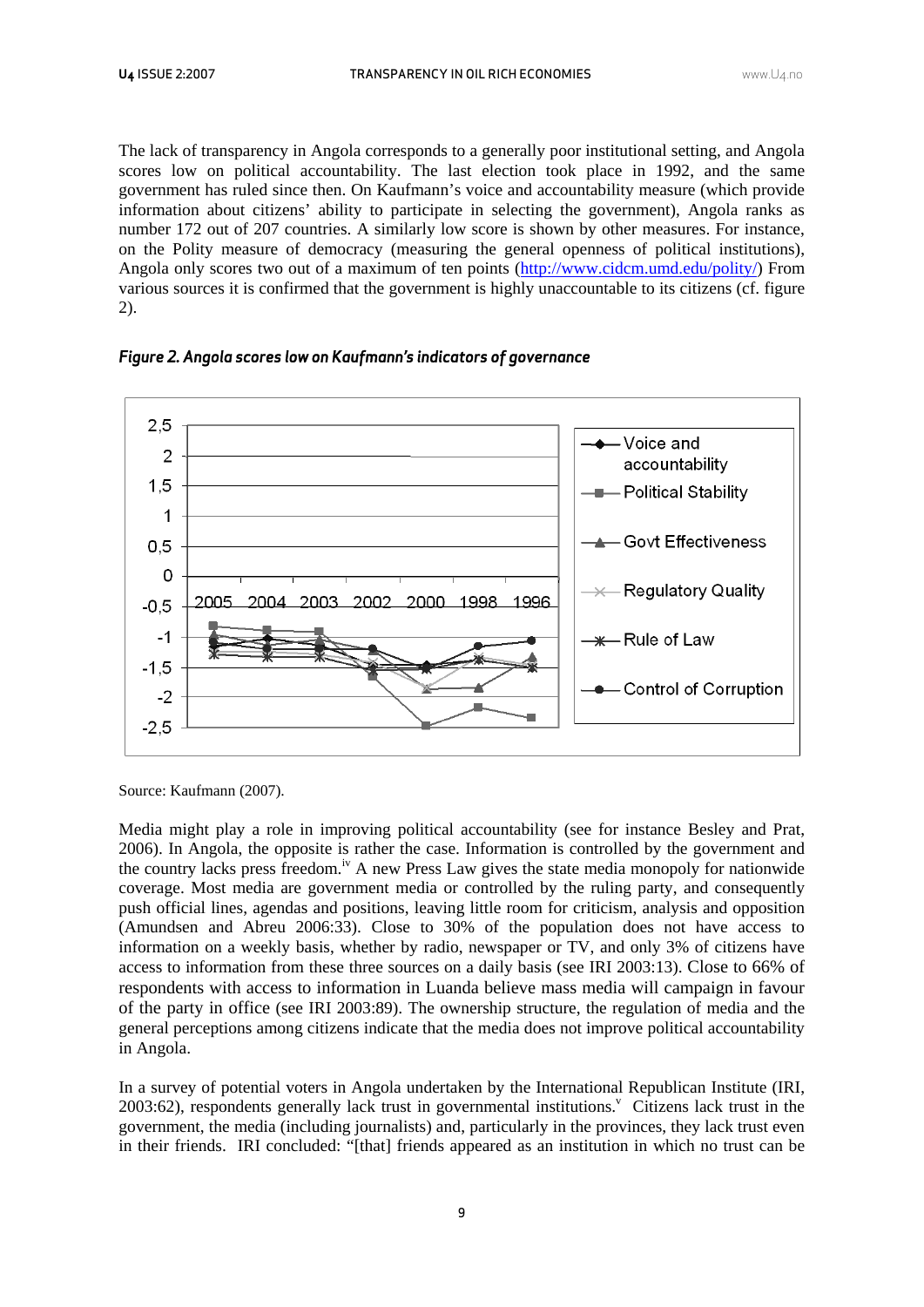deposited may be a sign of weak social cohesion and demoralization of social capital" (IRI, 2003:59). This lack of trust adds to the challenge of reconciliation Angola is facing after nearly 30 years of civil war. The war stimulated a culture of secrecy in Angola (see Isaksen et al., 2007) making it even harder to get out of the 'secrecy trap'.

The resource rent is huge in Angola and GDP per capita was 1,322 USD in 2004, far above the average for Sub-Saharan Africa. As oil production accounts for 55% of GDP, 94% of exports and some 80% of government revenue, the sector plays a key role in the development of the Angolan economy. Nearly all the major oil companies and oil service firms are present in Angola. Led by a tremendous boom in the value of oil production, economic growth has climbed to a two-digit level and Angola is presently one of the world's fastest growing economies.

Consistent with the large available rents and the poor and un-transparent institutional environment, Angola is generally perceived to be a corrupt country. It ranks number 142 out of 163 countries on Transparency International's Corruption Perception Index (2006). It ranks as number 182 out of 203 countries on Kaufmann's Control of Corruption Index in 2005 (see Kaufmann et. al. 2007).

High growth rates in Angola represent a deviation from the typical resource curse pattern of low growth and high exports of natural resources that one normally finds in resource rich countries.<sup>vi</sup> At the same time, Angola has a worse income distribution than most other countries, including oil exporting countries. Almost 70% of the population live on less than 2 dollars a day and inequality is huge (the Gini index is 0.62). The majority of Angolans lack access to basic health care. Primary school enrolment is very low at 56%, and suffers from high repetition and drop out rates. The illiteracy rate is 50% in rural areas (World Bank 2006) and life expectancy at birth is 41 years.

There are no available comprehensive time series of income poverty in Angola. Data is available on some social indicators, but it is hard to identify any progress. In spite of economic growth and the end of a long civil war, life expectancy at birth has only increased 1.4 years during the period 1995- 2005. This stems from a reduction in the male mortality rate. The mortality rate of adult females has increased while infant mortality has not decreased (it is even higher than in other Sub-Saharan countries).

The low development impact of oil-led growth reflects in part a low political effort to address distribution issues (Wiig and Ramalho, 2005). Reform in other areas is slow: Angola has not signed the EITI initiative and the international (donor) community lacks leverage to pressure the government to undertake a more development-friendly policy.

# 3 Which problems does transparency address?

According to the Universal Declaration of Human Rights, seeking and imparting information is a human right. There is common agreement that *good institutions* play a key role in avoiding the problems many resource rich countries face with their development. Transparency is considered important because it reduces the possibilities of undermining institutions (for instance through corruption) and is a prerequisite for the establishment of proper regulatory institutions and other institutions that deal with resource curse problems (see for instance Isaksen et al. 2007). Information also improves citizens' ability to challenge abuses (incl. corruption), since reliable quantitative information is more difficult for politicians and other public officials to brush aside as anecdotal, partial, or simply irrelevant.

To better understand the problems caused by a lack of transparency, it is vital that we understand how information affects the decisions of potentially corrupt agents. Though a lack of transparency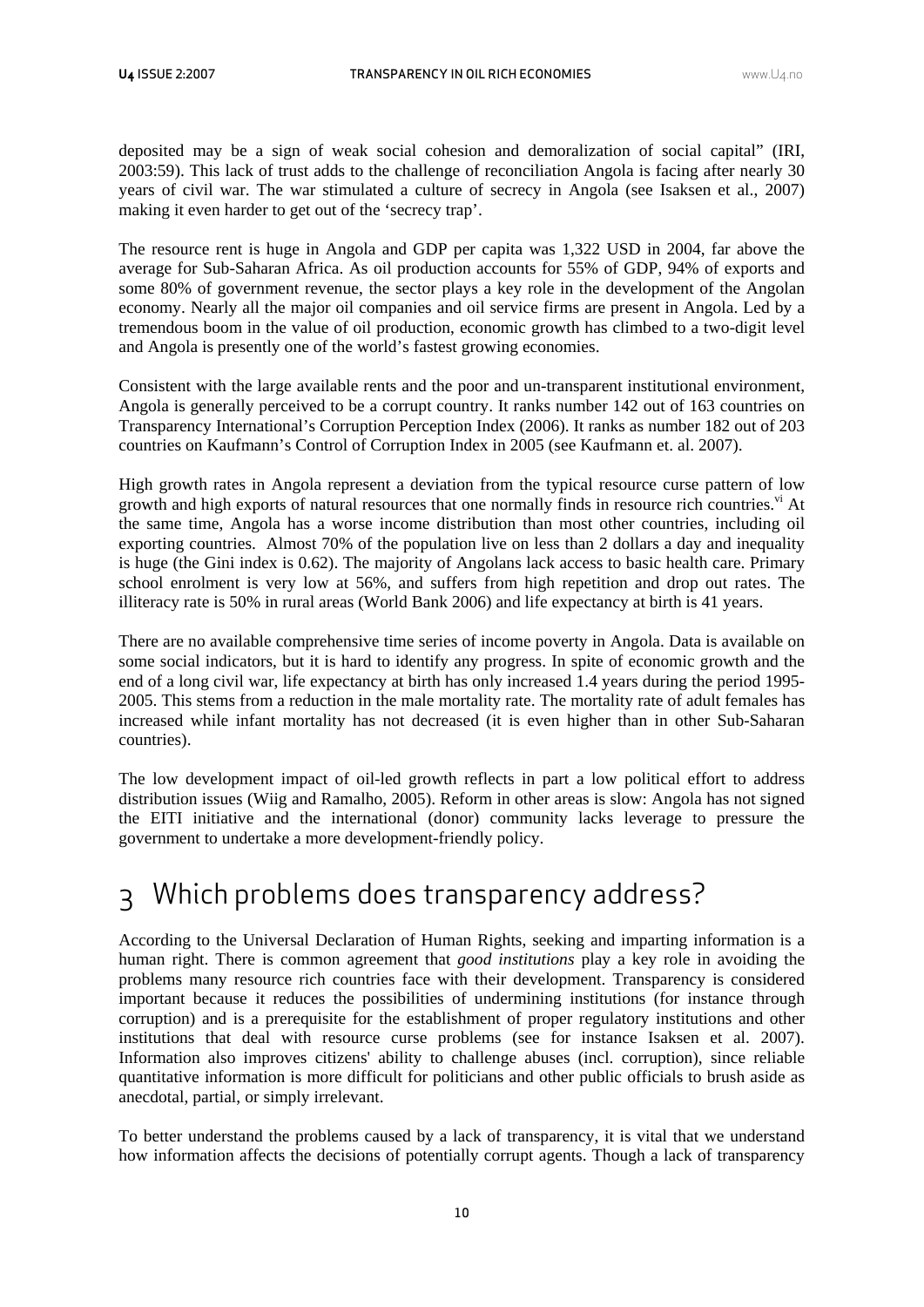causes a number of problems, this section focuses on the corruption-specific issues. The type of corruption varies across countries. One should expect that political corruption is most prevalent in resource rich countries as the political elite control a huge resource rent. As a benchmark for the analysis of political corruption, we start with a model of bureaucratic corruption. This section makes the following points:

- A lack of transparency makes corruption less risky and more attractive
- A lack of transparency makes it harder to use incentives to make public officials act cleanly
- A lack of transparency makes it hard to select the most honest and efficient people for public sector positions or as contract partners
- Informational advantages give access to rents, making reform difficult
- A lack of transparency makes cooperation more difficult to sustain, and opportunistic rentseeking more likely
- A lack of transparency may undermine social norms and reduce trust

#### 3.1 Transparency and the decision of a potentially corrupt agent

The following basic model of corruption provides a good starting point for analyzing the importance of information. The model is most easily presented by using the stylized example of a public official collecting tax revenue from the oil sector. We assume that the public official has two choices. He can either be honest or corrupt. If he is honest, he reports the factual costs of the oil company, and receives a fixed wage with certainty. Alternatively, he can be corrupt and receive a bribe in addition to his wage.<sup>vii</sup> For simplification, the bribe is a form of compensation to the bureaucrat for reporting a higher cost of the oil company, thereby reducing the company's taxes.

The bureaucrat makes the choice that gives him the highest expected utility. If he is honest, his utility is determined by his wage rate. If he is corrupt, he will receive his wage and a bribe, but there is a probability that he will get caught and be sanctioned (in the form of a fine, for example). It follows from such a model that corruption decreases when:<sup>viii</sup>

- the wage of the bureaucrat is increased
- the fine is increased
- the bribe is reduced
- the probability of being caught is increased
- the moral costs of getting income from bribery increases
- the bureaucrat's risk aversion increases

From such a simplified framework, it follows that the combination of a large bribe, low wages and lack of enforcement are factors that stimulate corruption.<sup>ix</sup> These are all factors that prevail in resource rich developing countries where there is ample space for bribes when resource rents are huge. Nigeria during the early 2000's is illustrative of the scale of corruption where these factors are present. McMillan (2005: 160-161) notes that, in 2003, the oil-services company Halliburton admitted bribing a Nigerian "[…] tax official to obtain favourable tax treatment for an oil and gas facility a Halliburton subsidiary was building. In a filing to the US Securities and Exchange Commission, Halliburton said that during 2001 and 2002 it had made "improper payments of approximately US\$ 2.4 million"."

As our focus is on transparency, let us discuss this in more detail. Firstly, lack of transparency makes it difficult to know exactly how the explanatory variables referred to above influence corruption. When the relationships are unclear it also makes it more difficult to implement the right policies to reduce corruption.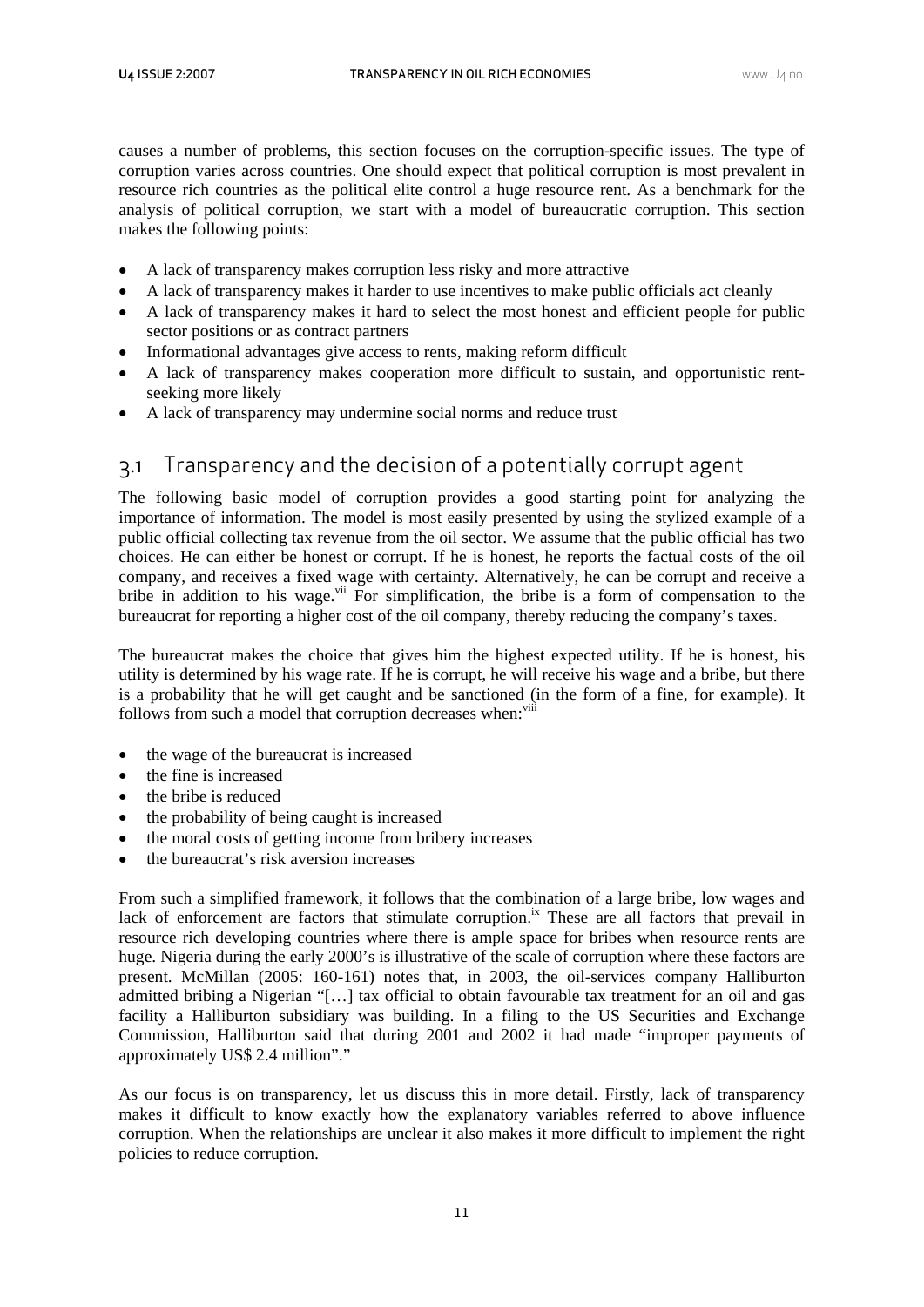Secondly, transparency has a direct impact on detection (the probability of getting caught). The more transparent the cost structure of the oil company, the more difficult it is for the bureaucrat to distort information and the easier it is to be caught if doing so. When information is sparse, it is difficult to reveal who is corrupt, or whether a bureaucrat is corrupt or not.

Thirdly, transparency might also have indirect impacts on the other explanatory factors of corruption referred to above. Transparency might, for instance, have an indirect impact on law enforcement. Under non-transparent circumstances proof is more difficult to generate and corrupt officials are able to buy their way out of punishment. Transparency might also have an impact on the bribe size. On the one side, a lack of transparency may lead to a higher bribe as corrupt officials have a greater bargaining power when information is sparse. On the other hand, lack of transparency reduces the expected costs of being corrupt and might therefore decrease the bribe the bureaucrat requires for being corrupt. We will argue later that transparency has an indirect impact on moral costs. In sum, transparency is likely to reduce corrupt behaviour.

#### 3.2 Lack of transparency makes it difficult to provide incentives

So far, we have seen the corruption decision from the perspective of a potentially corrupt official or agent only. But the agent can be viewed as acting on behalf of an uninformed government (the principal).<sup>x</sup> The principal is aware that the agent can behave corruptly and would like to offer the agent a contract that gives him incentives to behave honestly.<sup>xi</sup>

The agent is more informed about his own actions than the principal. The agent may take bribes and the principal must design incentives that make bribes less likely. However, in line with previous arguments, the principal cannot directly observe whether the agent takes bribes. He can only observe an imperfect signal or outcome of the agent's action and can only influence the choice of the agent by giving a transfer conditioned on the observable outcome. In our example, the principal can only observe the reported costs by the agent. This cost is an imperfect indicator or signal of the agent's action. Reporting low costs indicates that the agent behaves honestly. If the agent is given a higher payment when he reports low costs, he gets incentives to behave honestly.

The more noise related to the reported cost measure, the more difficult it is to base incentives on this measure. A lack of transparency increases the bias and variance of the signal. A lack of transparency may therefore make it more difficult for the principal to induce non-corrupt behaviour through incentives. So not only is it hard to directly expose corruption in an un-transparent environment, it is also difficult to indirectly reward clean behaviour.

#### 3.3 Lack of transparency makes it difficult to select honest bureaucrats or contract partners

When agents have different levels of integrity and the principal has imperfect information about whether an agent is honest or not, the principal faces a so-called adverse selection problem. The principal would prefer to select an honest agent to one likely to be corrupt, but does not know the type of the agent. For instance, he would prefer to hire a tax administrator who is more inclined to report the true costs of oil companies, but this trait is hard to observe.

There are generally two solutions to the problem of adverse selection. One is for honest agents to signal their type, for instance through some sort of certification mechanisms, reputation or guarantees. The alternative is that the principal designs a screening contract through which the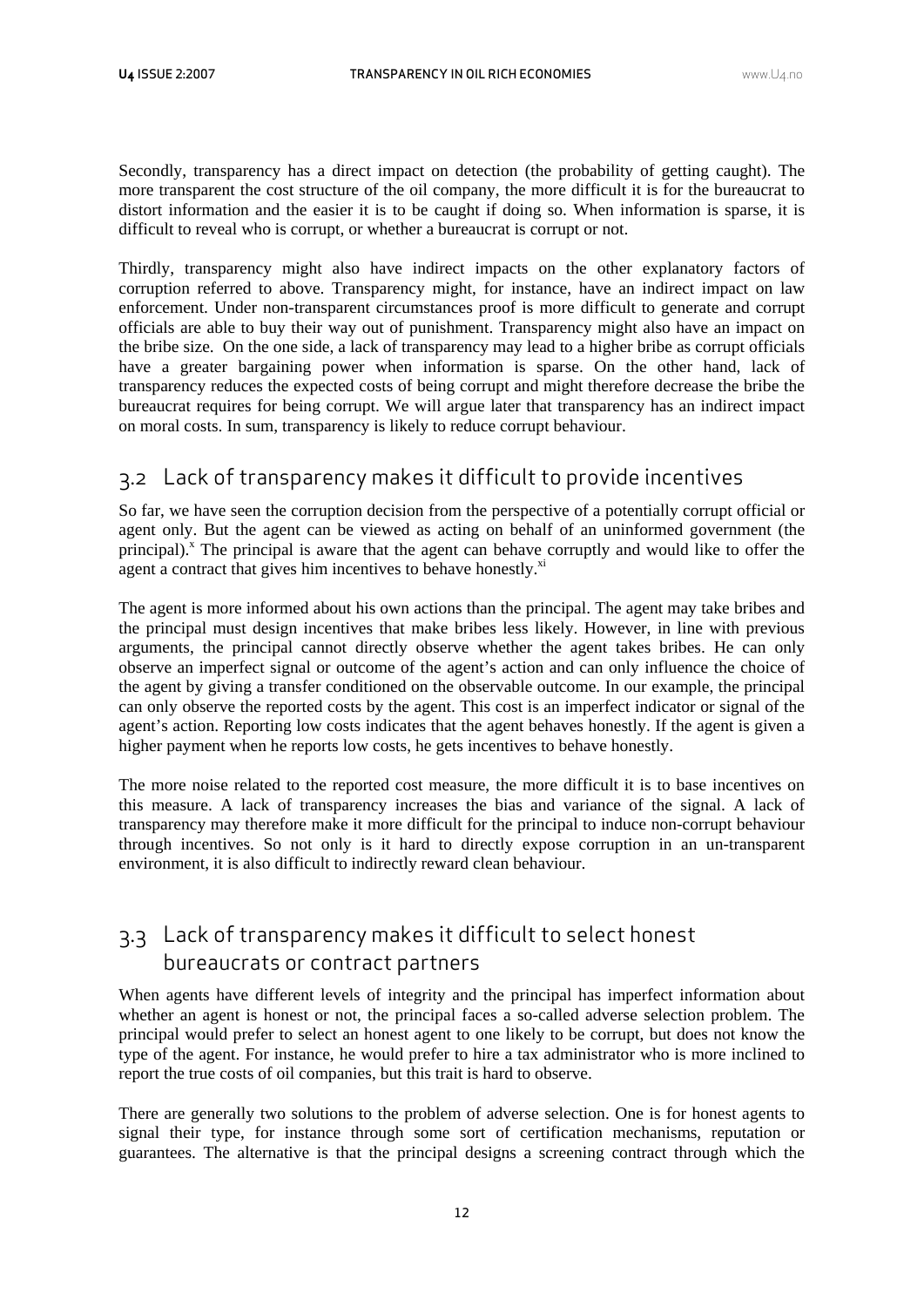agent's type is revealed. One would, for instance, expect that the honest bureaucrat would accept a lower fixed wage than a dishonest one as long as he gets a high bonus for reporting low costs. Providing a bonus presents a type of information rent to the agent in order to disclose their type. Different types of contract may therefore attract different types of people and the principal should seek to identify those contracts that attract honest people.<sup>xii</sup>

If information is scarce, there is little hard evidence that agents are of a particular type, making the adverse selection problem a salient one. Moreover, in an un-transparent environment, there are few trustworthy signals of honesty, through which honest agents can signal their integrity. It is also more difficult or costly to design and implement contracts that reveal the type of the agent. The more difficult it is to reveal whether the oil tax collector is honest or not, the more difficult it is to recruit honest tax collectors and fire dishonest collectors. Similarly, the more difficult it is to judge the cost efficiency of a contract partner, the more difficult it is to sign contracts with the most cost effective oil company.

If this is the case, the principal must base his recruitment and remuneration decisions on 'average characteristics' of the applicants. In the last instance, this may produce terms unacceptable to the most efficient agents, who drop out of the public sector or private sector relationship entirely. To the extent that transparency reduces asymmetric information about characteristics of the agent, *transparency increases the probability that one selects the 'right' type of agents* and this is particularly important in situations where their type influences efficiency. For instance, in an oil resource rich country, it is important to select the most cost-effective oil companies and government officials with the highest competence and discretion (honesty).

#### 3.4 Information is power and rents

In the examples referred to above, the agent gains from his informational advantage. This suggests that it is in the interest of an agent to control or capture information, particularly when the gains are huge and when the cost of making information non-transparent is low (as in a country with huge natural resources, lack of an opposition and a free press). So far, the government or principal has been assumed to be benevolent, which may not be the case. The government may be as interested in capturing rents from oil, as bureaucrats in lower tiers. The government may therefore also gain by making information less transparent.

Another way to look at this is to change the principal-agent model into a framework where the voters in a resource rich country are the principal while the government is the agent and democracy is the contract between the parties. If the government does not behave according to the terms set by the voters, in principle it can be replaced through an election. For this type of vertical accountability to work, however, voters have to be informed of the actions of governments. Where information is scarce, this type of accountability does not work properly.<sup>xiii</sup>

The point is that information capture influences political outcome. Lack of transparency discourages public participation in democratic processes. Secrecy raises the price of information and thereby discourages voters or groups without special interests from participation. Interest groups might on the other hand lobby for their interests. If outsiders or particular groups have less information than the rulers, they may feel less confident to participate in the political process and this may impede their voice and impede political and social change. Voters use available information to decide whether to keep the current party in power or to replace it with the opposition, but if, at the time of election, they are uninformed about the consequences of current policies, they might not punish the current ruling party.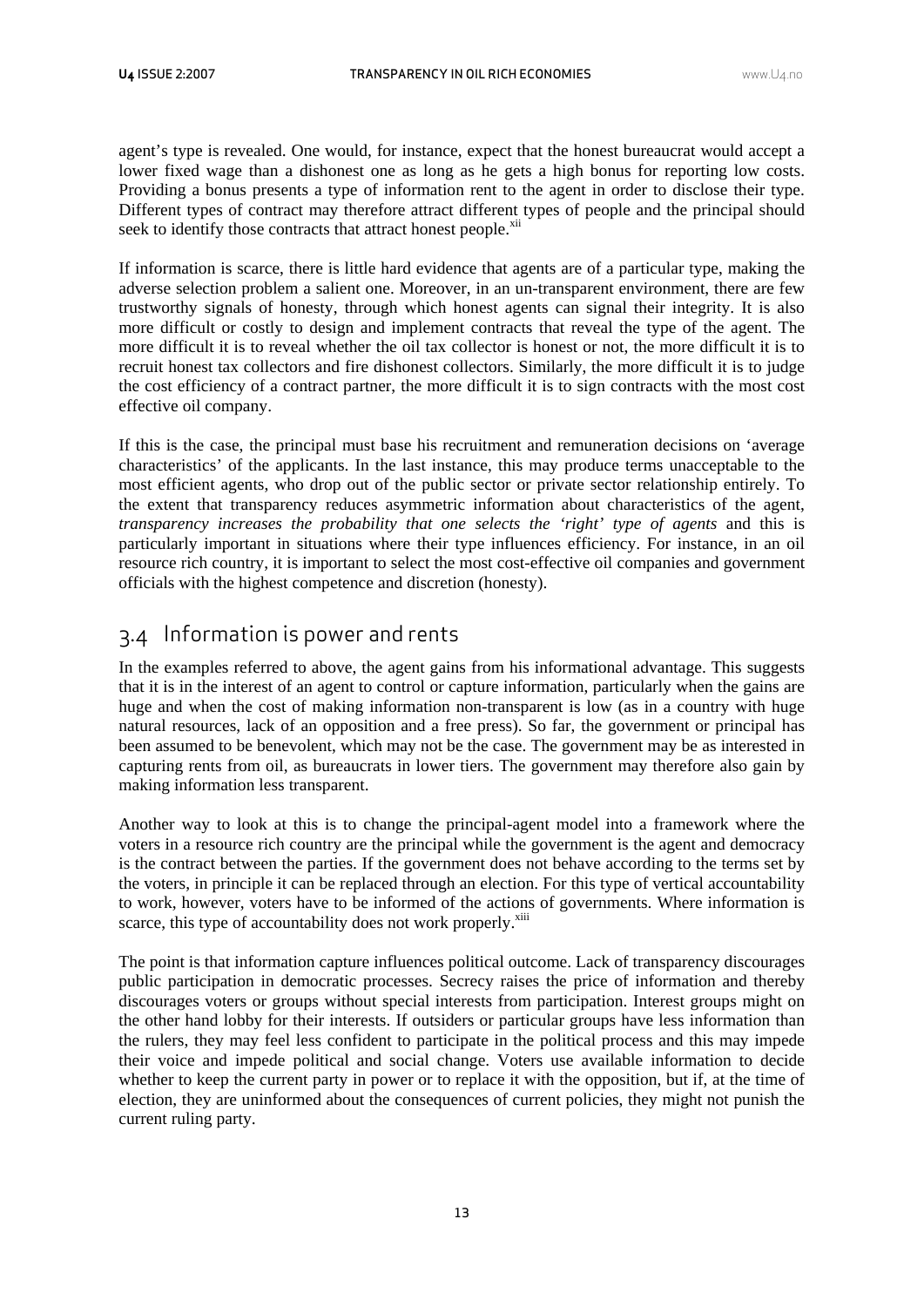Democratic institutions play a key role in dealing with resource curse problems. Secrecy is an important way in which government officials attempt to influence public opinion or create rents for themselves. When the government controls information, it therefore gives rise to an additional adverse selection problem: It makes it less likely that voters punish bad government as bad politicians or policies are less likely to be identified and therefore replaced. Information capture also exaggerates the moral hazard problem: Elected politicians are more likely to engage in rent extraction as they know they are not likely to be caught*.* Conversely, transparency reduces the possibilities of rent seeking activities and increases the accountability of the government.

It follows that corrupt governments would forego huge rents if they implemented reform increasing access to information. This shows that information problems may be perpetuated where appropriable rents are large. This is related to the rentier state perspective, which suggests that resource revenues undermine democracy in several ways.<sup>xiv</sup> Firstly, oil revenues may reduce the need for domestic taxes, and the public is in turn less likely to demand government accountability (including access to information). Secondly, oil revenues may be spent on patronage, which similarly reduces pressure for democratization. And, thirdly, oil wealth may be used directly to oppress a population or prevent the formation of social groups independent of the state.

#### 3.5 Information failure undermines cooperation and trust

Information is also central to facilitating and sustaining cooperative behaviour. From the corruption literature we know that if two independent agencies regulate a firm or an individual, these two may set bribes too high compared to what is optimal for them both.<sup>xv</sup> The reason is that, in setting bribe levels, each agency does not take into account that demanding higher bribes reduces the opportunity of the other agency to extract bribes. In other words, these types of externalities imply that what is individually optimal for each agency is not jointly optimal for the agencies. In the oil industry, oil companies commonly relate to several public sector bodies, such as the ministry of finance, the national oil company and so on, which means that this type of problem may arise.

This argument is commonly taken to imply that centralizing the tasks of the two agencies to a single agency, would reduce bribe levels and make everyone better off. However, a reduction of bribe levels would also be possible if the two agencies were able to collude in setting bribes, in other words if they were able to reach and enforce some sort of cooperative agreement. This requires information about the other agency.<sup>xvi</sup> If you do not know what the other agency does and how it affects you, or vice versa, it is hard to attain an agreement on how to set bribes. In an un-transparent environment, these types of cooperative agreements may thus not be realized, and the efficiency of the economy may be severely restricted.

Collusion in setting bribes may not, in general, be optimal. However, the basic argument extends to cooperative behaviour above and beyond collusion in setting bribes. It has been pointed out that windfall gains (such as aid or natural resource rents) make it more lucrative for agents to deviate from a cooperative agreement to spend revenues on public goods, in order to privately appropriate a part of the revenues.<sup>xvii</sup> Natural resources may thus increase rent-seeking and corruption. The existence of a cooperative agreement in the first place depends on the possibility that those deviating from it can be punished in subsequent periods. However, where information on the actions of others is imperfect, it can be harder to form or uphold these types of cooperative agreements. An absence of transparency may therefore exacerbate problems of reaching and sustaining cooperative social arrangements, intensifying the detrimental effect of natural resource rents.<sup>xviii</sup>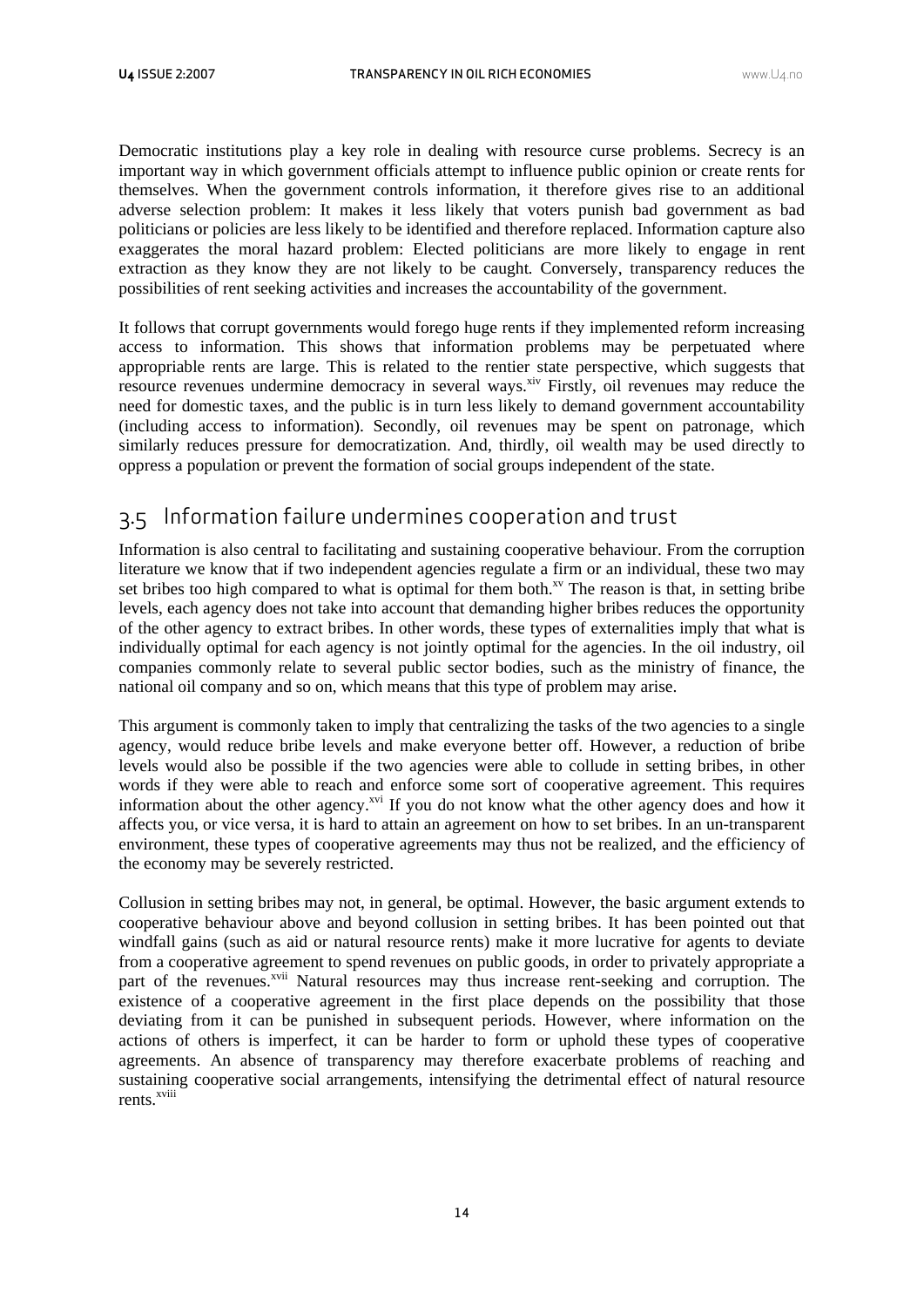This is also related to the question of social norms. Several studies suggest that corruption feeds corruption, that the extent to which it pays to be corrupt, depends on whether others are corrupt.<sup>xix</sup> Where corruption is widespread, this means that corruption is also highly persistent, as small changes in the number of corrupt individuals are unlikely to make others follow suit. For purely self-interested individuals, social norms against corruption may be hard to uphold in the absence of information, since it is hard to establish mechanisms for punishing the corrupt. For individuals who have internal social motivations (such as a desire to reciprocate the actions of others), disguised actions and motivations of others may cause distrust, which may cause them to act opportunistically where they would otherwise act in more benign ways. In sum, this means that a social compact challenged by the lure of natural resource rents, is all the more vulnerable in the absence of transparency.

# 4 Transparency is insufficient

As shown in the previous section, a lack of transparency can exacerbate corruption related problems in natural resource rich economies. There is also empirical evidence suggesting that transparency is associated with less corruption. Brunetti and Weder (2003) find a strong association between greater press freedom and less corruption, and Suphachalasai (2005) finds that a higher degree of media competition significantly decreases corruption. Several studies argue, however, that the effect of transparency on corruption is not unconditional. In other words, transparency is a necessary, but not sufficient condition to reduce corruption. In addition to access to information, you need an *ability to process* the information, and the *ability and incentives to act* on the processed information.<sup>xx</sup>

Education is a key precondition for the ability of a population, or a more limited group of stakeholders, to process information. There is some evidence that education in itself is associated with less corruption.<sup>xxi</sup> In addition, there is evidence that the effect of transparency on corruption is conditional on education. In particular, Lindstedt and Naurin (2005) provide empirical evidence that the effect of press freedom on corruption is dependent on the level of education. It has been pointed out that resource rich economies often engender economic structures that are not conducive to skill formation. Where the resource sector is dominant, there will be little transition towards industrialization and the creation of a large skilled labour force. Instead, there will be a large unskilled workforce in primary production, and a smaller skilled and politically favoured labour aristocracy in the resource sector, or in protected sectors. The result is large income inequalities and low social capital accumulation, which causes political conflict and obstructs institutional development.<sup>xxii</sup>

Having information on the conduct or performance of public officials is of little avail if other agents do not have the ability to punish abuses of office. The extent to which other agents can hold public officials to account is therefore a condition for more information to result in reduced corruption. The issue of democratic accountability is an important and particularly problematic one in oil rich countries. Several studies find that oil hinders democracy, i.e. that countries that have high revenues from oil, are less democratic.<sup>xxiii</sup> Ross (2001), for instance, finds that oil's harmful influence on democracy extends beyond the traditional 'heartland' of the Middle East, and has probably made democratization harder in states as varied as Indonesia, Malaysia, Mexico and Nigeria.

This is frequently attributed to the so-called rentier effect. By controlling substantial oil revenues, governments can reduce pressures for democratization through patronage, i.e. by providing advantages to supporters for instance in the form of public sector positions. Similarly, where oil revenues are high, there is less need for taxation, and hence less pressure for political representation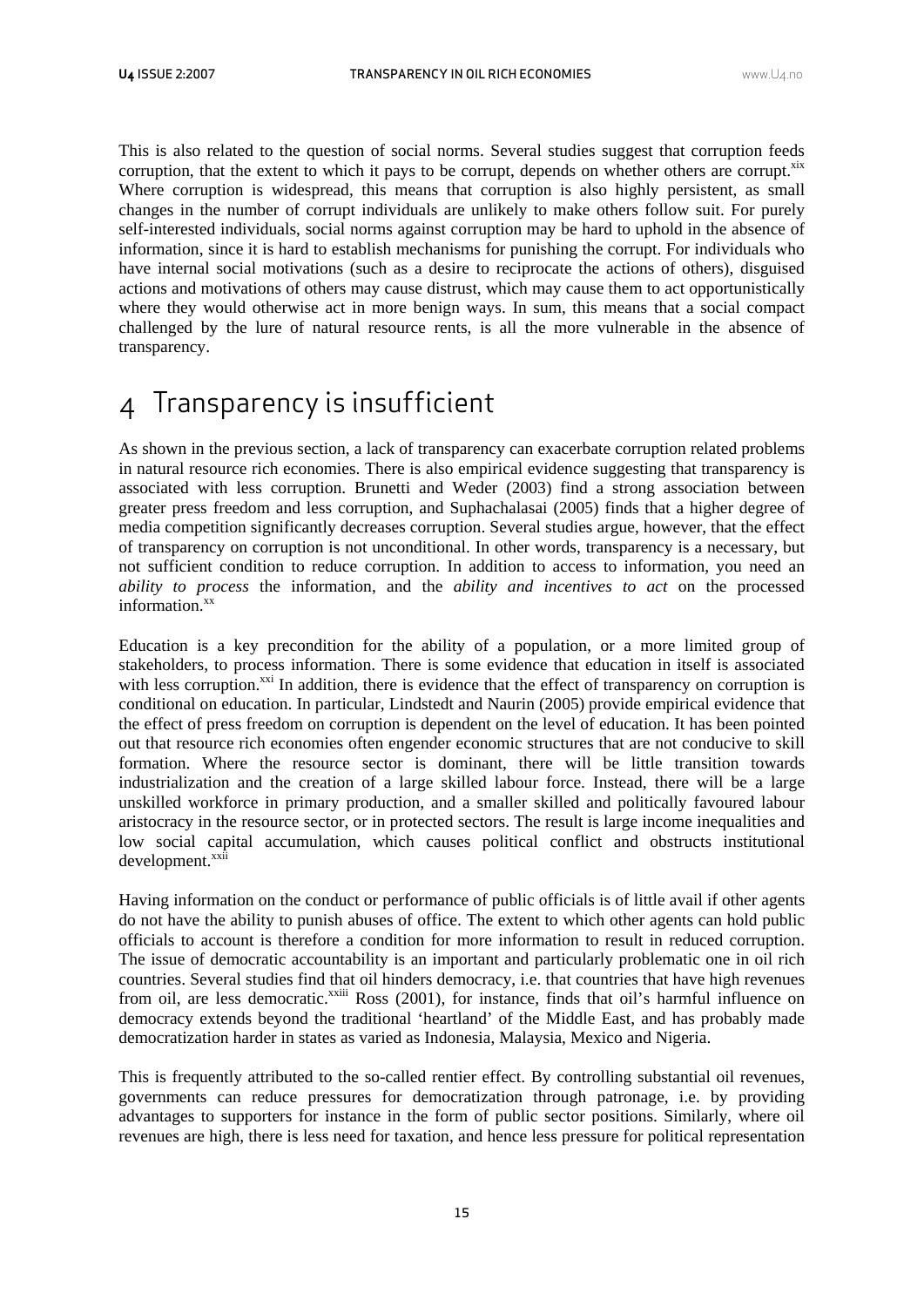from the population. Finally, a government may use oil revenues to repress or otherwise obstruct the formation of social groups competing for political influence.

Perhaps the best knows example that access to information may limit corruption is from Reinikka and Svensson (2005). Following surveys in Uganda showing that only 13% of education grants actually reached schools in the 1990s, the rest being captured by local government, the Ugandan government started to publish monthly grants to districts in newspapers. This had a substantial effect on the amounts that schools received, in 2001 more than 80% of grants on average reached schools. Reinikka and Svensson (2005) find that the effect of access to this information on grants received, was statistically significant.

However, a study by Olken (2004) provides an important nuance to this result, by showing that the effect of information depends very much on the incentives to act on reports of leakage of funds. Olken uses data from a field experiment in Indonesia, to show that local participation in village road projects only changed the form of corruption, not its overall level. In the villages where participation was increased, there was reduced theft of villagers' wages, but this was offset almost completely by a corresponding increase in the theft of building materials. Wages are clearly a private good to villagers, in the sense that they accrue to them only, and not to a larger group of individuals. A worker whose wages are embezzled, has a clear interest in reporting and sanctioning the shortfall, since the benefits of doing so accrue completely to him. By contrast, building materials that should have been used to build a road, have more of a character of a public good, where there may be substantial free-riding problems. Providing information is therefore likely to be effective for government activities that provide private goods, such as subsidized food, whereas it is relatively ineffective in the provision of public goods such as infrastructure.

This has implications in terms of the type of information that is provided to the population in resource rich countries. For instance, providing highly aggregate macroeconomic figures on oil revenues (cf. the EITI initiative) or expenditures, is likely to result in collective action problems, where individual incentives to act on the information are weak. An alternative would be to make public information on district or individual entitlements, and the extent to which these are met. This relates also to the discussion of a decentralization of oil revenues, which has been suggested as a means of making oil revenues less appropriable and hence avoiding some of the dysfunctions caused by oil.<sup>xxiv</sup>

Some caution is nevertheless advised in targeting information to topics of private interest. As argued by Keefer and Khemani (2005), citizens are often more easily mobilized to demand private benefits of an inefficient kind, such as subsidies or unproductive public sector employment, than to demand more widely beneficial public goods such as service quality improvements. Information reform designed to appeal to private interests risks feeding into this negative process of patronage and clientilism. Khemani (2006) therefore suggests that information campaigns in developing countries should focus on the quality of service delivery, using objective data and clearly identifying the responsible public officials.

The incentive of citizens to act on corruption-related information also depends on the form of corruption. Where corruption is extortive (that is, a public official demands payment from a private agent for a service or goods that they are entitled to) the existence of effective channels of information (such as a free and active media) can influence extortive corruption by lowering the costs of complaint for private agents. Where corruption is collusive (that is, where the private agent is a willing participant in the corrupt act because it is mutually beneficial), the private agent has no incentive to report corruption.<sup>xxv</sup> This suggests that in oil rich countries where corruption is widespread and most agents implicated in some way, transparency by itself may do little to uncover illicit acts.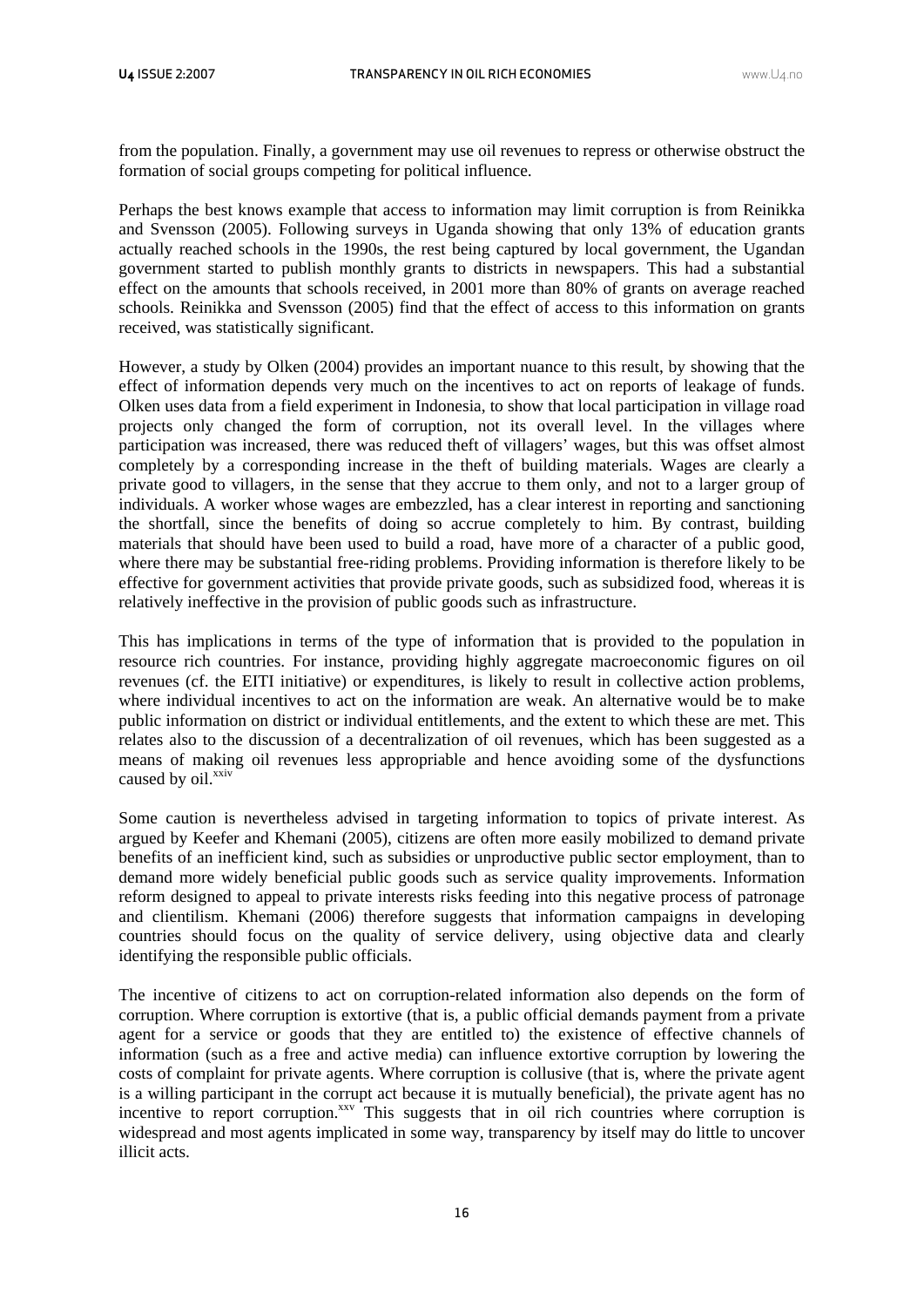## 5 Transparency may cause problems

Though transparency is important, it is fairly obvious that maximal and all-encompassing transparency is not necessarily optimal. There are opportunity costs to spending resources on informing the public or relevant stakeholders. A public sector that is to always keep the public informed on all details of their activities, will not be very effective in pursuing their activities. In other words, if you keep a diary of everything you do, you won't be doing much. Negotiations may also become more cumbersome, as bargaining parties become more cautious in exchanging relevant information, or in striking deals that may undermine their position in other domains. Confidentiality is also highly legitimate in certain cases, such as in personnel matters.

Bak (2001) points out that while transparency makes it more likely that corrupt officials are detected, it can also identify the relevant officials to bribe. In other words, transparency reveals to potential bribers whom they need to establish contact with in order to acquire an unfair advantage. For instance, a more transparent bureaucracy may make it easier for an oil company to identify the bureaucrats it needs to bribe to circumvent e.g. environmental regulations. In certain cases of small improvements in transparency, the identification effect may dominate the detection effect, and transparency may thus actually increase corruption. For large improvements in transparency, however, the detection effect dominates, and corruption is reduced. The scope of transparency is also central in this context; improving information on how decisions are made, not just who makes them, would produce more beneficial effects.

Certain types of information can also have unintended consequences in a political economy setting. Fox (2007) considers the case where incumbent politicians are better informed on the consequences of actions than the electorate, but where acting on this information could be misinterpreted by the electorate as having an ideological bias. This could lead a politician who cares about being reelected, to vote against his better judgment. For instance, if a politician knew US oil companies to be more efficient than firms from other countries, he might still favour licences to companies from other countries, in order to not be seen as overly friendly to the US. This could include not acting on information that licences were won through bribery. In these types of cases, making politicians' voting records public could actually produce worse policy decisions. On the other hand, disseminating information on the subject of decision, for instance the efficiency or corrupting influence of oil companies, would have beneficial effects.

It should also be pointed out that increased transparency in the form of more effective channels of information can have undesirable consequences if access to these channels is significantly unequal. Where a government controls information channels, false allegations of corruption against political opponents may be levied, or a government may mount counter-publicity campaigns to fend off allegations against it. Nor can information channels independent of the government always be assumed to be a benign force, the media may concoct false allegations to increase profits, or use information to get access to rents rather than hold a government to account.<sup>xxvi</sup>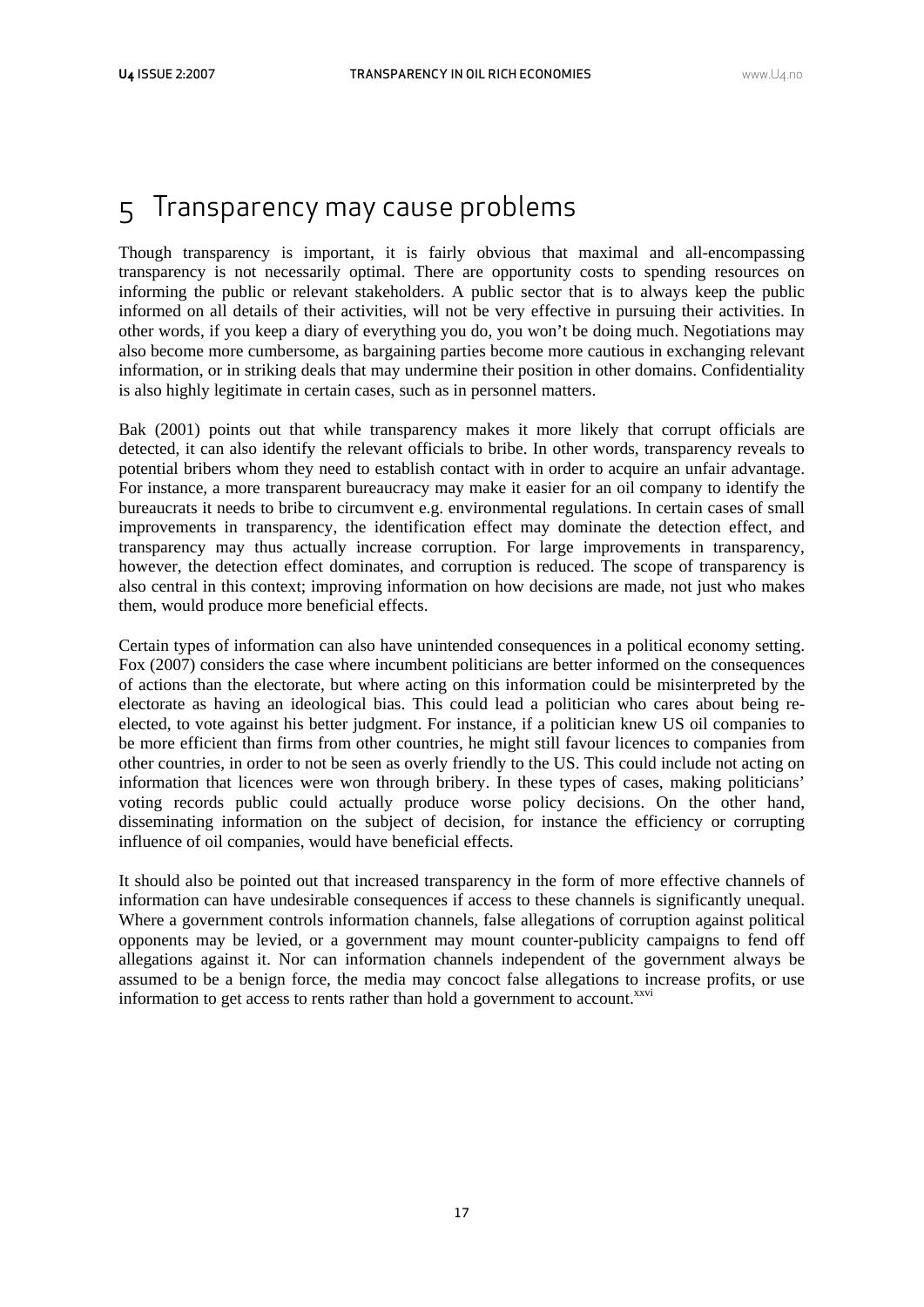# 6 The many faces of transparency and current initiatives

As the previous section suggests, transparency can, in certain cases, be a double-edged sword. Information is power, but this power can also be abused to gain access to the rents generated by natural resources. Van de Walle (2001) points out that policy reform has been instrumentalized by leaders in many countries to acquire access to rents. Transparency initiatives to a large extent have to be implemented by governments, and their implementation can therefore be expected to be uneven and subject to government interests. Even in the case where there is pressure for reform, transparency is a complex and multi-faceted term, which provides substantial room for manipulation and circumvention.

A deconstruction of the transparency concept provides an illustration of this, and points to further challenges in designing transparency reform. In particular, the many opposites of transparency reveal the number of ways in which information may be contained:

- Secrecy
- **Opacity**
- Wrong information
- Biased information
- Spin
- Incomplete information
- Inaccessible information
- Unequal access to information
- Information overload
- Irrelevant information

In addition, there are a number of public sector activities in which transparency may be important, which raises questions of coverage, priorities and sequencing of reform to increase access to information. The following is a non-exhaustive list of areas where transparency is important:

- Public revenues
- Public expenditures
- Awarding of contracts/licenses
- Public procurement
- Ownership interests of public officials
- Awarding of positions and promotions in the public sector
- Regulation and facilitation of private sector activities

There has been little research into what areas should be prioritized in improving access to information. One could, however, argue that transparency reform in oil rich countries should focus on those areas that matter the most for avoiding the resource curse. Prominent explanations of the resource curse see institutions as a key factor in its avoidance. Mehlum et al (2006) argue that institutions that make the private sector function efficiently, such as rule of law and bureaucratic efficiency, are the key to making entrepreneurs choose productive private sector employment over unproductive rent-seeking activities. Robinson et al (2006) argue that the key to avoiding the resource curse are institutions that limit the ability of governments to distribute public sector positions to political supporters, which distorts the allocation of resources in the economy. These perspectives suggest that the latter two areas in the above list are the most important to reform in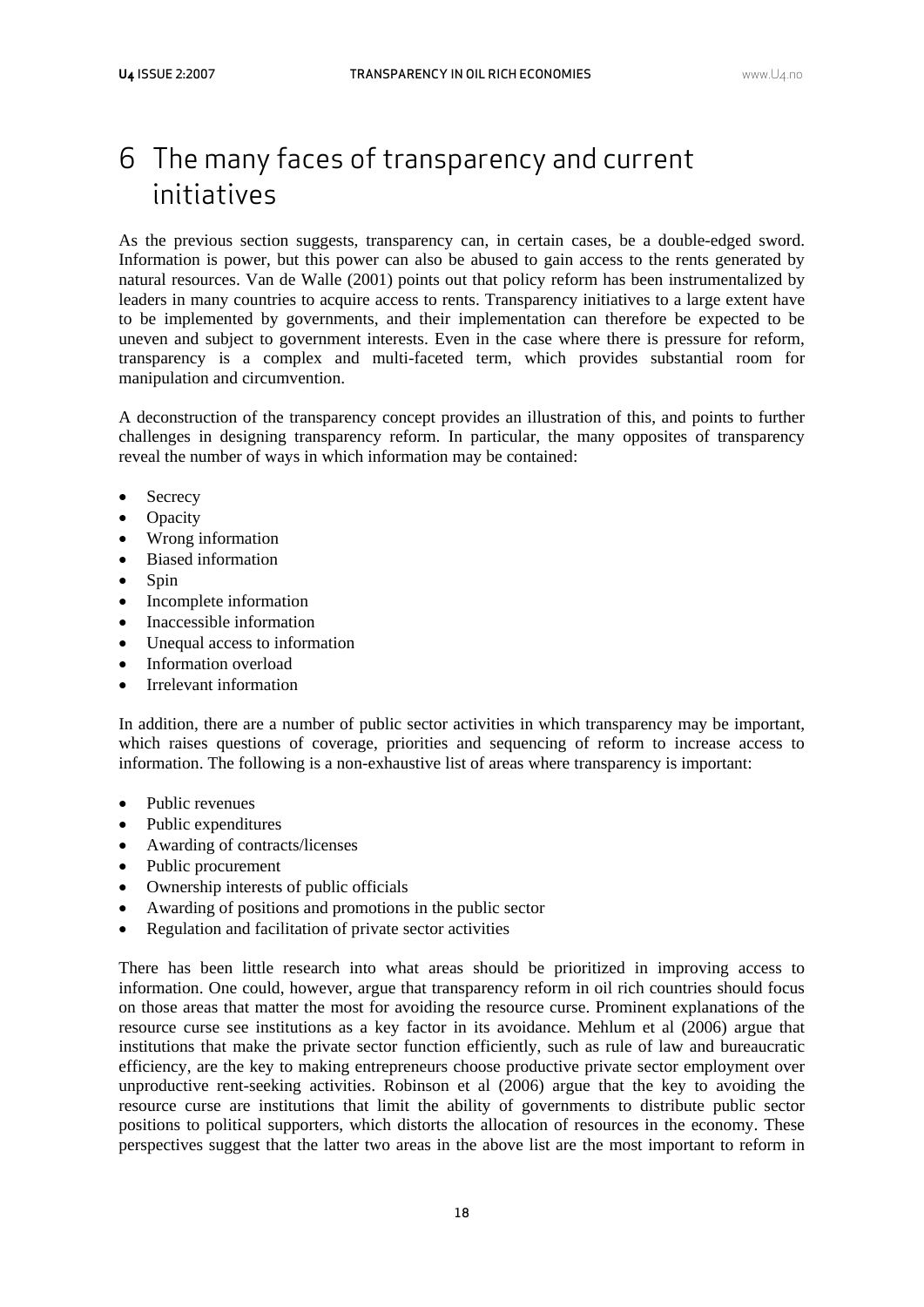resource rich economies. Most current reform initiatives have tended to focus on transparency in other areas, however.

With this in mind, let us look more closely at the Extractive Industries Transparency Initiative (EITI), which is a key initiative in the area of transparency. There are also other initiatives in this area, such as the IMF Guide on Resource Revenue Transparency, the Transparency obligation initiative of the EU, and guidelines by the International Accounting Standard Board. It is, however, beyond the scope of this paper to elaborate on these in any detail.<sup>xxvii</sup>

#### 6.1 The Extractive Industries Transparency Initiative (EITI)

The EITI is a voluntary initiative that supports improved governance in resource-rich countries through the verification and full publication of company payments and government revenues from oil, gas and mining. The EITI is a process initiated by donor country governments in order to reduce resource curse problems by improving governance and transparency.<sup>xxviii</sup> The main motivation for the initiative is that oil rents are seen as the property of the nation. Thus mechanisms to collect, distribute and use the rents should be clear and acceptable to all.

The EITI focuses on one facet of the value chain only; transparency in revenue collection. It does not address upstream activities, such as procurement, which constitute a significant part of the value chain in oil and gas, nor does it cover the distribution of income and public expenditure stemming from extractive industry revenues (see figure 3).



#### *Figure 3. The coverage of the EITI*

Source: Alba 2006

There are three main groups of stakeholders involved in the EITI process: representatives of the government, extractive industry companies and of civil society and the initiative seeks to build multi-stakeholder partnerships in developing countries.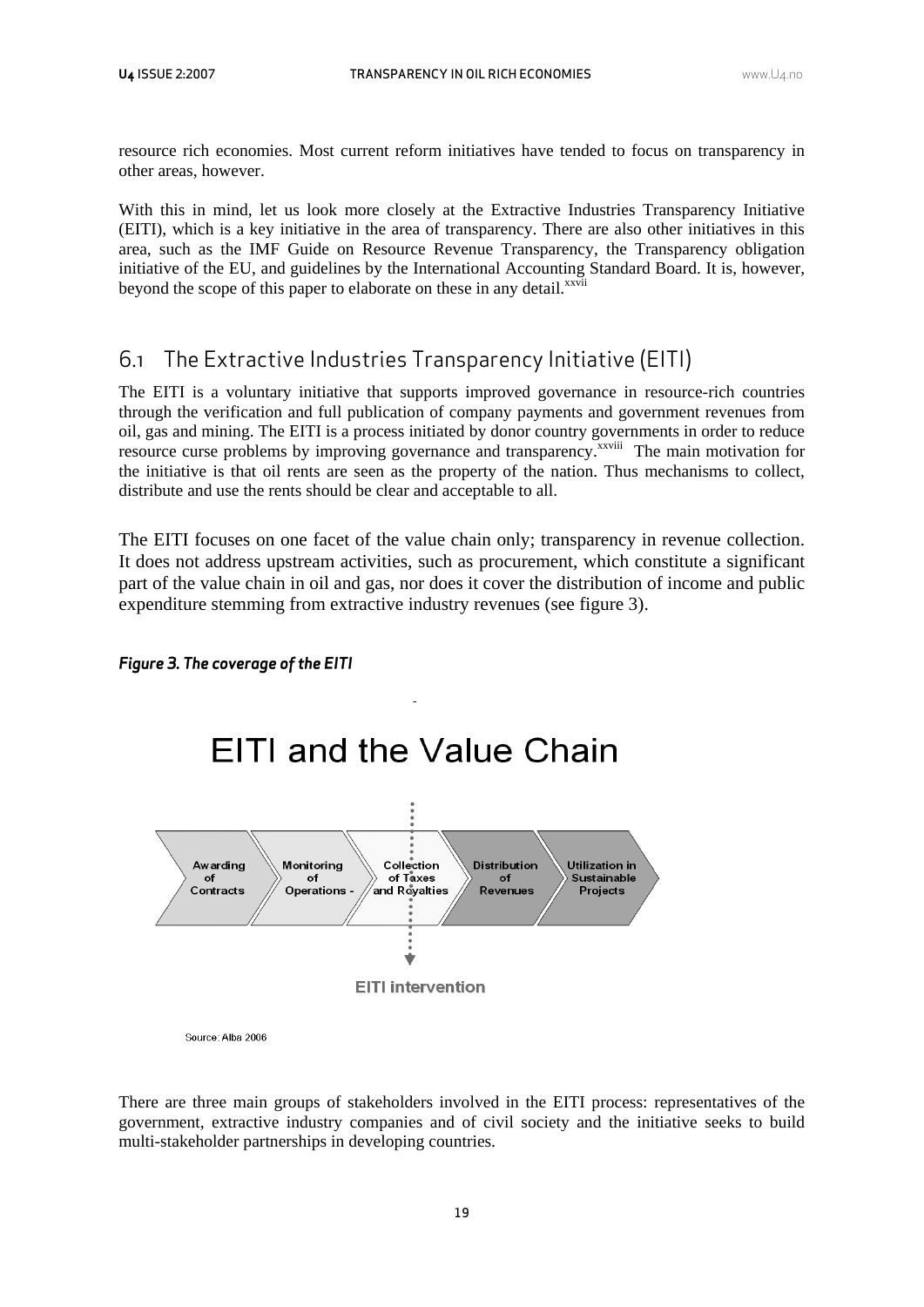There are four steps in the implementation of the EITI (cf. figure 4). An evaluation of the EITI undertaken in 2006 shows that, of the 20 countries that have committed to EITI principles and criteria, only:

- Two have published fully audited and reconciled EITI reports;
- Eight have yet to take even the initial step of appointing an individual to lead the EITI process;
- Ten have not yet formed the required multi-stakeholder committee;
- Eleven do not have a drafted and approved work plan.

#### *Figure 4. The EITI implementation process*



The EITI provides a partial basis for accountability in the management of revenue flows from oil and other extractive industries. By comparing the payments made to governments by companies, with the payments received by governments, the revenues to governments are subjected to closer verification than would otherwise be the case. Since substantial amounts are otherwise believed to disappear in the process of collection, this is no doubt important. Nigeria is frequently used as an example of higher identified revenue flows as a result of EITI participation; according to one account the savings made were in the order of USD 1 billion in 2004-2005.<sup>xxix</sup> These types of findings need to be verified more closely, however, since increased revenues may be attributable to a number of factors other than EITI implementation.

The EITI underscores the importance transparency plays in governance. With this emphasis, stakeholders are more aware of potential problems that might arise in the absence of transparency. At the same time, the EITI creates a platform of communication between government authorities, the extractive industry (oil and mining companies including oil service firms) and civil society (press, unions, local and international NGOs). Dealing with resource management involves complex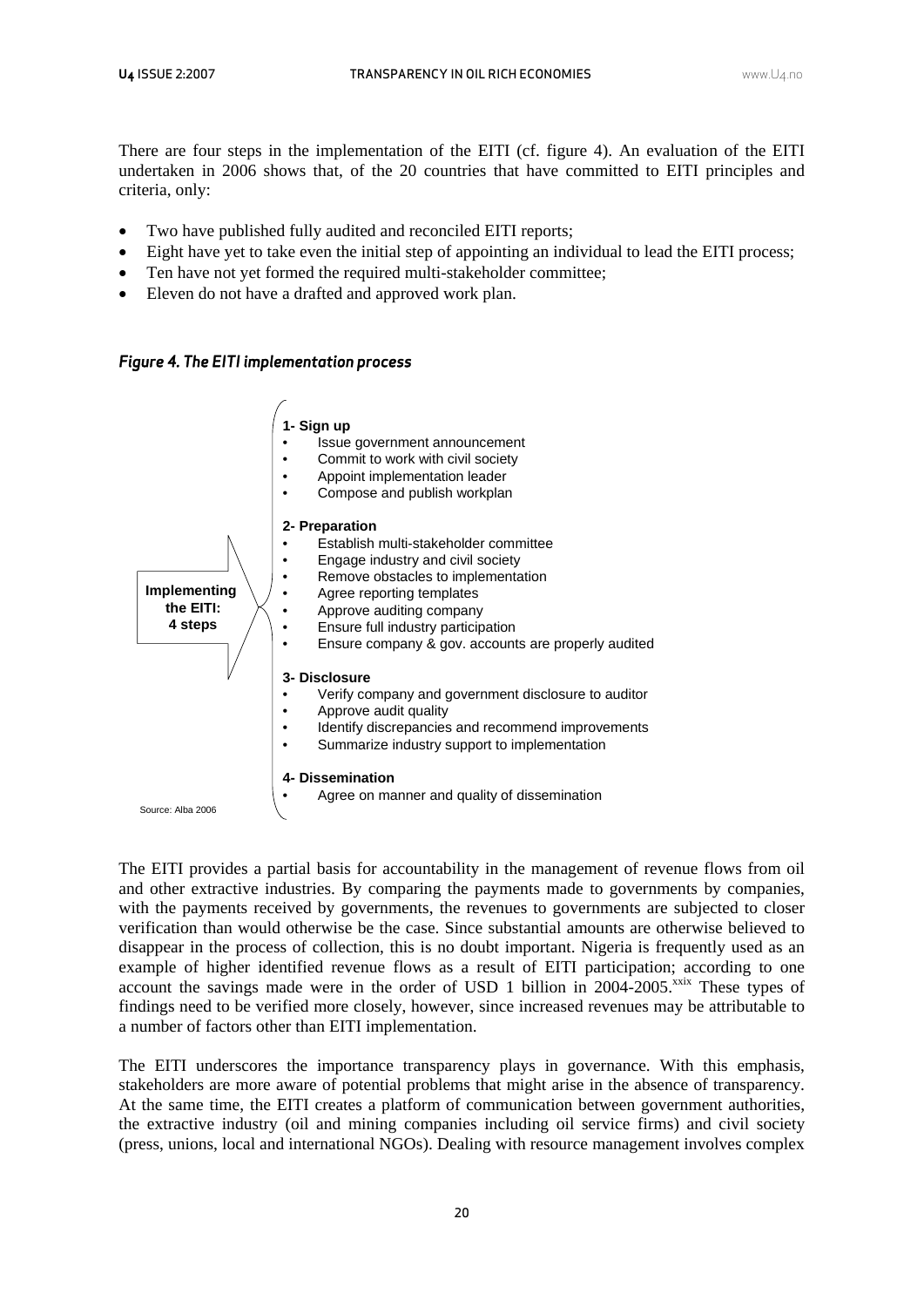issues that need comprehensive analysis, transparent information and participation from many stakeholders. The EITI also represents an international standard on transparency and good governance, which make it easier for oil companies and government to aspire to better practices, and constitutes a focal point for civil society in addressing inefficient governance, or for financial institutions to use in certification processes.

There are also a number of challenges and problems related to the EITI initiative. Firstly, the EITI is an initiative that focuses on *revenues* from extractive industries in resource rich countries. This implies a narrow take on transparency, as only a small section of the public sector is covered by the initiative. Other parts of the oil extraction value chain are not covered by the initiative. Importantly, the initiative does not address transparency in the use of public resource, i.e. the *expenditure* side. The expenditure side is clearly key to many of the corruption-related problems faced by resourcerich countries. Patronage politics, whereby funds or positions are transferred to supporters, is clearly about the expenditure side. The study by Robinson et al (2006) suggests that accountability in the use of public resources is the key to avoiding the resource curse. There is, therefore, a possibility that the EITI initiative is not only narrow, but that it also gives priority to the wrong set of issues in oil rich countries.

Secondly, EITI affiliation is *voluntar*y for states and companies. This means that countries and companies may choose whether or not to join the initiative, and whether to wholeheartedly followup on it if they do join. As we have seen, a country such as Angola has opted not to join the EITI. Whether or not a government chooses to join an initiative of this kind most likely depends on what it has to gain by doing so. As corrupt government officials may have vested interests in not promoting transparency in their country, expanding EITI affiliation and implementation is likely to remain a problem. This relates to the previous discussion of information rents and reform.

Thirdly, as argued in section 4, transparency is, in and of itself, insufficient in improving government behaviour. In the absence of accountability, whereby other groups can hold a government to account and sanction misbehaviour, it is unclear that the EITI will have much of an effect. It is, for instance, unclear that failing to meet EITI criteria will necessarily have any repercussions for a government, in countries where accountability mechanisms are weak. Moreover, in addition to accountability, the effect of the initiative will depend on the degree to which other groups are able to process the information made available, i.e. their level of education. As pointed out earlier, there are also potential free-rider problems in providing highly aggregate data that affect everyone in general but no one in particular. It is likely, therefore, that the EITI needs to be coupled with other types of reform to have an effect on corruption in oil rich countries.

Fourthly, the EITI includes the construction of a multi-stakeholder group to participate in the process, including validation. While this has the potential of improving accountability and participation in revenue management, there is also a risk that the group can become another arena for rent-seeking and patronage. Though civil society is to be represented in the multi-stakeholder group, civil society is neither one thing nor necessarily representative of the population. Since the multi-stakeholder group is to be appointed by the government, there is a chance that it will be peopled with government supporters. Or along the lines of rentier state arguments, a government may use its power of appointment to undermine the existence of social groups independent of the government. And more fractionalistic stakeholder groups may use their potential leverage in the EITI, to acquire a greater proportion of resource rents. This implies the need for a critical analysis of the composition and behaviour of the multi-stakeholder system of the EITI, to assess the commitment of the government to real reform in the area of transparency.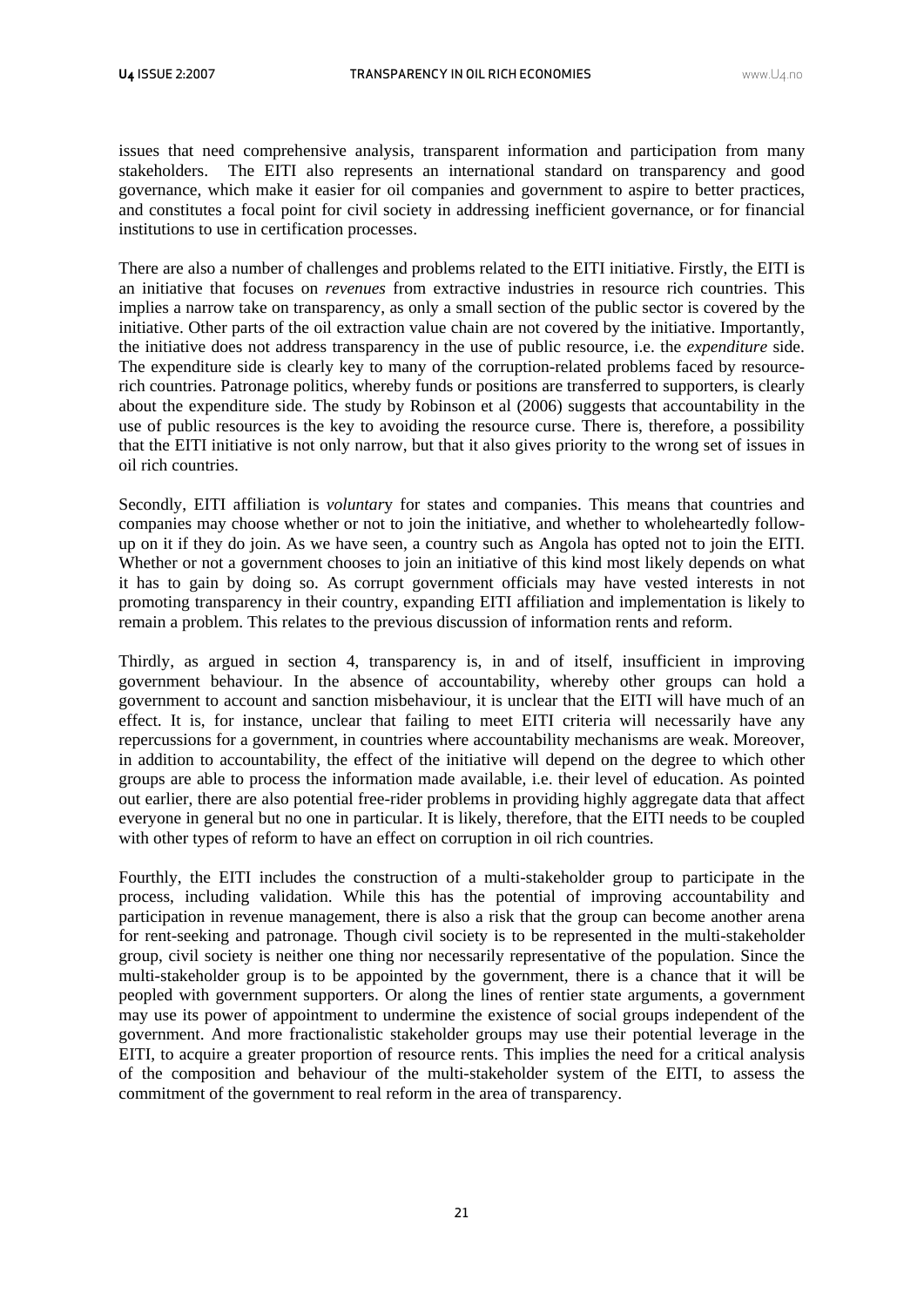# 7 Concluding remarks

Transparency has become a popular concept among donors and other policy makers, and several initiatives have sought to increase access to information in oil rich developing countries, including the Extractive Industries Transparency Initiative. This paper reviews the main points about transparency that can be made by applying insights from the literature on information, corruption and development, to a resource rich context. The analysis presented provides a basis for future policy in this area. At the present time, however, the evidence base does not match the popularity of the transparency concept. Transparency is only one of several policies to fight corruption and may need to be complemented by other initiatives. More research on transparency in oil rich countries needs to be conducted, to provide more specific policy advice.

Transparency, or access to information, can have an effect on corruption. Transparency can reduce bureaucratic corruption by making corrupt acts more risky, by making it easier to provide good incentives to public officials, and by easing the selection of honest and efficient people for public service. Transparency can reduce political corruption by helping make politicians more accountable to the public. More generally, transparency can facilitate cooperation over opportunistic rentseeking and help maintain norms of integrity and trust.

However, transparency has an effect on corruption only under certain circumstances. Agents, whose access to information is increased, must also have an ability to process the information, and the ability and incentives to act on that information. The impact of transparency therefore depends on the level of education of an electorate, the extent to which key stakeholders have the power to hold a government to account, and the private or collective nature of the goods about which information is provided. Transparency reform may also backfire if the type of information provided eases identification of the relevant officials to bribe. Moreover, since government officials may obtain large rents due to informational advantages, transparency reform may be hard to implement.

More fundamentally, though transparency can have an effect on corruption, this does not necessarily imply that increasing access to information should receive the highest priority in addressing corruption in oil rich countries. Fighting corruption in oil rich countries can be done in a number of ways, of which transparency reform is only one. Arguably, priority should be given to the types of reform that have the greatest effect in reducing corruption and/or alleviating the resource curse. Mehlum et al (2006) suggests that the key thing is to increase the profitability of the productive sector, to draw skilled agents out of rent-seeking activities. Kolstad (2007) provides empirical evidence that improving institutions that govern the private sector, such as the rule of law, are more important for avoiding the resource curse than institutions of democratic accountability. From this perspective, it is not immediately apparent that transparency reform focused on increased government accountability should receive high priority. At the very least, the effectiveness of improving transparency should be more systematically evaluated vis-à-vis other policy options.

If transparency in some form is sufficiently important to merit priority, this raises the question of what forms of transparency to promote and how. Current approaches, such as the EITI, have tended to focus on transparency in public revenues. Given the centrality of public expenditure in patronage politics in resource rich countries, the focus on revenues is not necessarily the most effective one for addressing corruption. Nor is the largely voluntary approach of current initiatives likely to have much of an effect where public officials forgo substantial rents by implementing the principles in question. Further analysis of the modes of transparency, the mechanisms by which they matter, and the ways in which they can be implemented, is needed to inform policies in this area.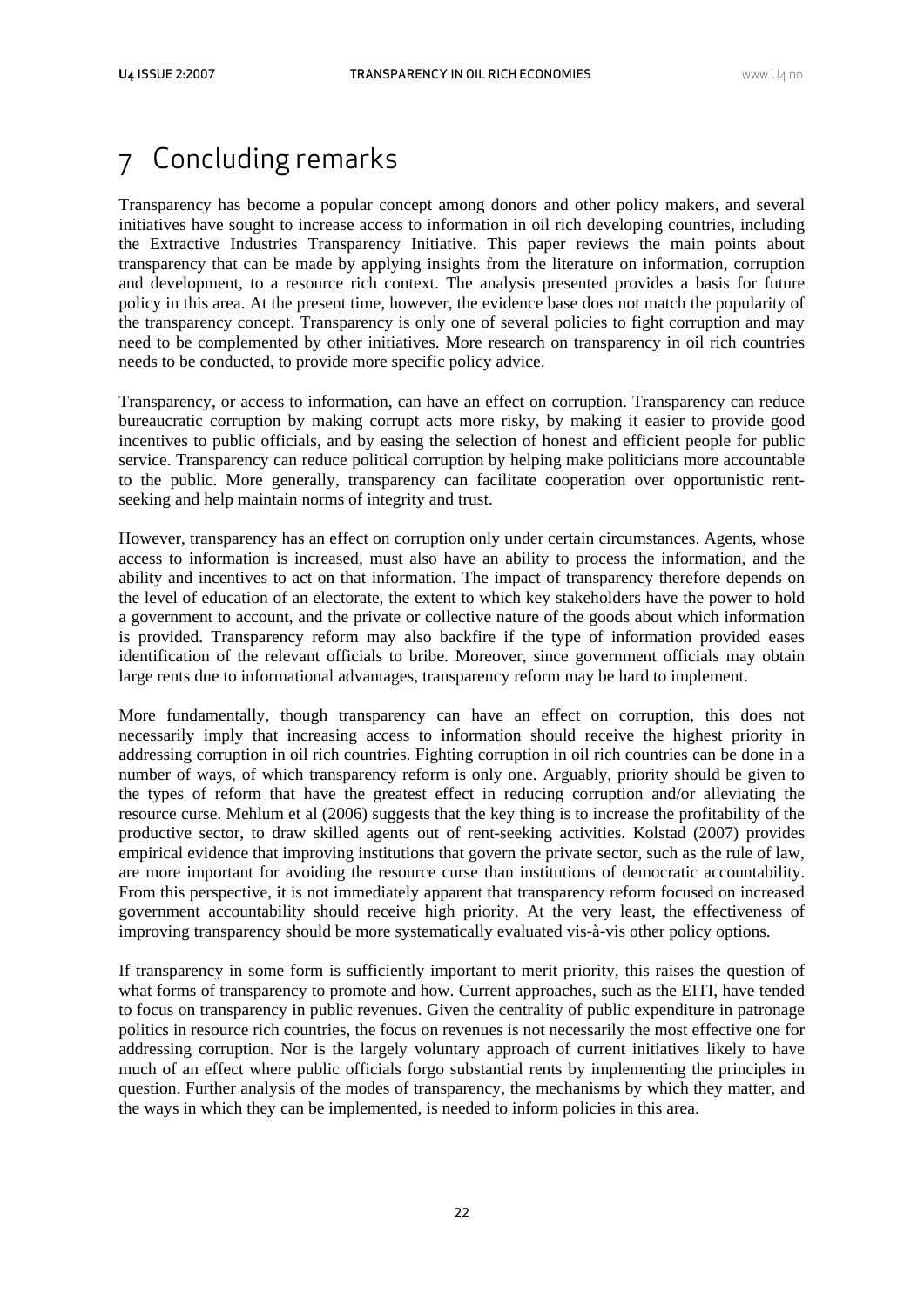### References

- Alba E.M. (2006), *Governance issues throughout the value chain*, Presentation at a workshop in Oslo, October 2006.
- Amundsen I., and Abreu, C. (2006), *Civil Society in Angola: Inroads, Space and Accountability*, CMI Report 2006:14, Bergen, CMI.
- Andvig, J. C. and Moene, K. O. (1990), "How corruption may corrupt", *Journal of Economic Behavior and Organisation*, 63-76
- Aslaksen, S. (2007), *Oil, Democracy and Country Fixed Effects*, mimeo, Department of Economics, Trondheim: Norwegian University of Science and Technology
- Auty, R. M. (2001), "The political economy of resource-driven growth", *European Economic Review*, 45, 839-846
- Bac, M. (2001), "Corruption, connections and transparency: Does a better screen imply a better scene?", *Public Choice*, 107, 87-96
- Becker G. and Stigler, G.J. (1974), "Law enforcement, malfeasance, and compensation of enforcers", *The Journal of Legal Studies*, 3, 1, 1-18
- Bellver, A. and Kaufmann, D. (2005), *Transparenting Transparency Initial Empirics and Policy Applications*, Preliminary draft discussion paper presented at the IMF conference on transparency and integrity June 6-7 2005, Washington D.C.: World Bank
- Besley, T. and Burgess, R. (2002), "The political economy of government responsiveness: Theory and evidence from India", *Quarterly Journal of Economics*, 117, 4, 1415-1451
- Besley, T. and Prat, A. (2006), "Handcuffs for the grabbing hand? Media capture and government accountability", *American Economic Review*, 96, 3, 720-736
- Brunetti, A. and Weder, B. (2003) "A Free Press is Bad News for Corruption", *Journal of Public Economics*, 87, 1801-1824.
- Farrell, J. (1987), "Information and the Coase theorem", *Journal of Economic Perspectives*, 1, 2, 113-129
- Fox, J. (2007), "Government transparency and policymaking", *Public Choice*, 131, 23-44
- IMF (2005), *Imf Guide on Resource Revenue Transparency* June 2005 http://www.imf.org/external/pubs/ft/grrt/eng/060705.pdf
- International Republican Institute. (2003). *Survey of Angola Public Opinion April 29-June 4*, 2003
- Isaksen, J., Amundsen, I., Wiig, A., with Abreu, C. (2007). *Budget, State and People. Budget Process, Civil Society and Transparency in Angola*. July 2007 Bergen: CMI
- Kaufmann, D. and Bellver, A. (2005), *Transparenting Transparency Initial Empirics and Policy Applications*, Presentation at the Pre-Conference on Institutional Change for Growth and Poverty Reduction in Low-Income Countries at the International Monetary Fund, Washington, DC, July 6-7, 2005
- Kaufmann, D., Kraay, A. and Mastruzzi, M (2005), *Governance Matters IV: Governance Indicators for 1996-2004*, Washington D.C.: World Bank
- Kaufmann, Daniel, Kraay, Aart and Mastruzzi, Massimo, *Governance Matters VI: Governance Indicators for 1996-2006* (July 2007). World Bank Policy Research Working Paper No. 4280 Available at SSRN: http://ssrn.com/abstract=999979
- Keefer, P. and Khemani, S. (2005), "Democracy, Public Expenditures, and the Poor: Understanding Political Incentives for Providing Public Services", *World Bank Research Observer*, 20, 1, 1-27
- Khemani, S. (2006), *Can information campaigns overcome political obstacles to serving the poor?*, Paper prepared for the EGDI Secretariat, Second draft, April 21 2006
- Kolstad, I. (2007), *The resource curse: Which institutions matter?*, mimeo, Bergen: Chr. Michelsen Institute
- Kolstad, I., Fritz, V. and O'Neil, T. (2007), *Corruption, anti-corruption efforts and aid: Have we got the right approach?* Draft report to Irish Aid, London and Bergen: ODI and CMI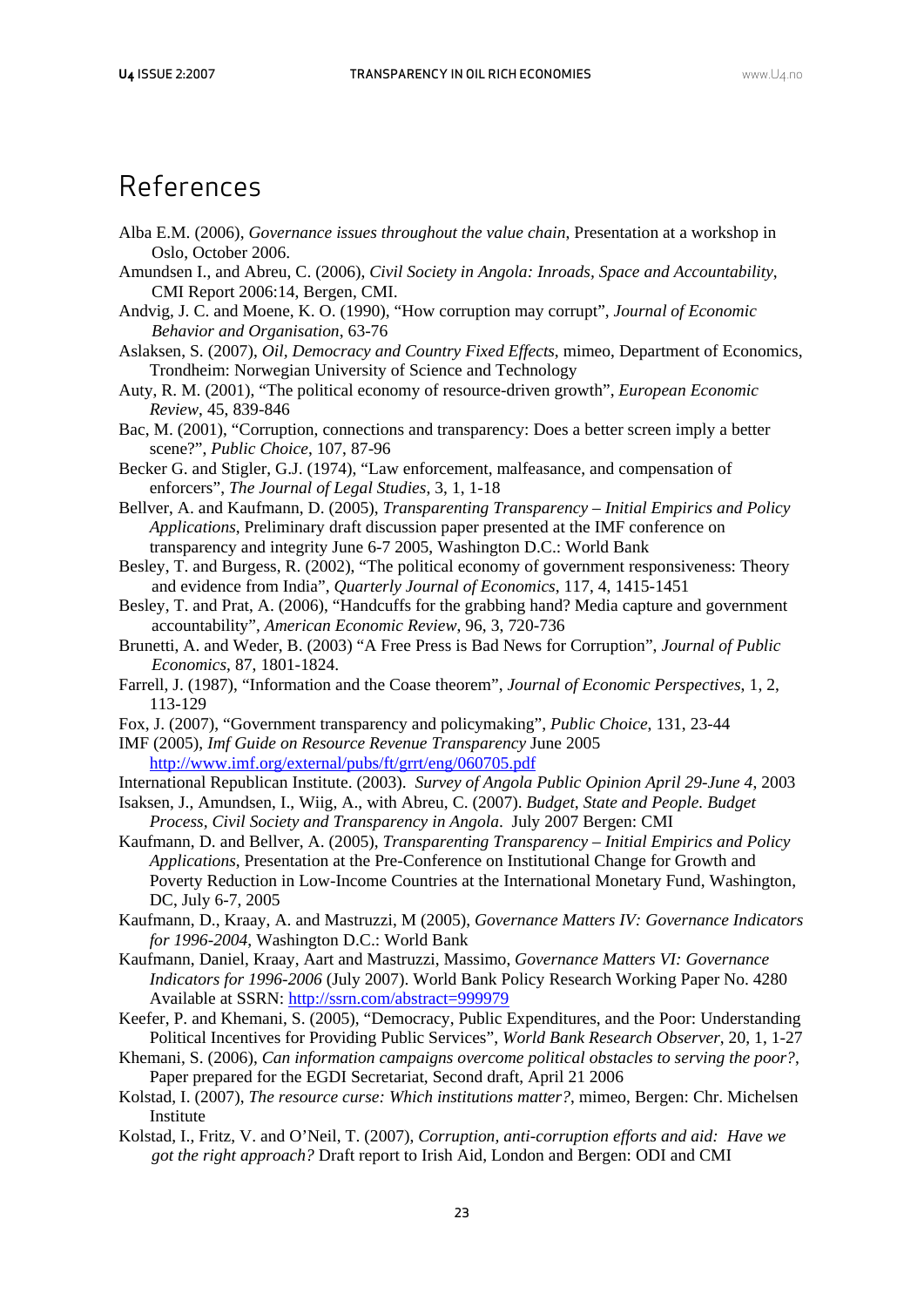- Kolstad, I. and Søreide, T. (2007), *Corruption in natural resource management: an introduction for donors*, mimeo, Bergen: Chr. Michelsen Institute
- Leite, C. and Weidmann, J. (1999), *Does mother nature corrupt? Natural resources, corruption and economic growth*, IMF working paper WP/99/85, Washington D.C.: International Monetary Fund
- Lindstedt, C. and Naurin, D. (2005), *Transparency and corruption: The conditional significance of a free press*, QOG Working Paper Series 2005:5, The QOG Institute, Gothenberg: Gothenberg University
- McMillan, J. (2005) "Promoting transparency in Angola", *Journal of Democracy*, 16, 3, 155-168
- Mehlum, H., Moene, K. and Torvik, R. (2006), "Institutions and the resource curse", *The Economic Journal*, 116, 1-20
- Mookherjee and Png (1995), "Corruptible Law Enforcers: How Should They Be Compensated?", *The Economic Journal*,
- Olken. B. A. (2004), *Monitoring corruption: Evidence from a field experiment in Indonesia*, Washington D.C.: National Bureau of Economic Research, November 2004
- Publish What You Pay, Revenue Watch Institute (2006), *Civil Society Perspectives and Recommendations on the Extractive Industries Transparency Initiative*, October 2006
- Reinikka, R. and Svensoon, J. (2005) 'Fighting Corruption to Improve Schooling: Evidence from a Newspaper Campaign in Uganda', *Journal of the European Economic Association* 2 (2-3): 1-9.
- Robinson, J. A., Torvik, R. and Verdier, T. (2006), "Political foundations of the resource curse", *Journal of Development Economics*, 79, 447-468
- Ross, M. L. (2001), "Does oil hinder democracy?", *World Politics*, 53, 325-361
- Sala-i-Martin, X. and Subramanian, A. (2003), *Addressing the natural resource curse: An illustration from Nigeria*, IMF working paper WP/03/139, Washington D.C.: International Monetary Fund
- Salanié, B. (2005), *The economics of contracts. A primer*, MIT Press
- Shleifer, Andrei & Vishny, Robert W. 1993. "Corruption." *Quarterly Journal of Economics*, 108, 3, 599-617
- Strömberg, D., "Mass media and public policy", *European Economic Review*, 45, 652-663
- Suphachalasai, S. (2005) *Bureaucratic Corruption and Mass Media*. Environmental Economy and Policy Research Discussion Paper Series. Cambridge: University of Cambridge.
- Svensson, J. (2000), "Foreign aid and rent-seeking", *Journal of International Economics*, 51, 437– 461
- Svensson, J. (2005), "Eight questions about corruption", *Journal of Economic Perspectives*, 19, 3, 19-42
- Transparency International (2007), *Corruption Perceptions Index 2006*
- Vaidya, S. (2005) 'Corruption in the Media's Gaze', *European Journal of Political Economy* 21: 667-687.
- Wiig, A. and Ramalho, M. (2005). *Corporate social responsibility in the Angolan oil industry*, Working paper 2005:8, Bergen: CMI
- Woolcock, M., Pritchett, L. and Isham, J. (2001); "The social foundations of poor economic growth in resource-rich countries", in Auty, R. M. ed., *Resource abundance and economic development*, Oxford: Oxford University Press, 76-94
- World Bank (2006). *Angola. Country Economic Memorandum: Oil, Broad Based Growth and Equity*, Washington D.C.: World Bank

−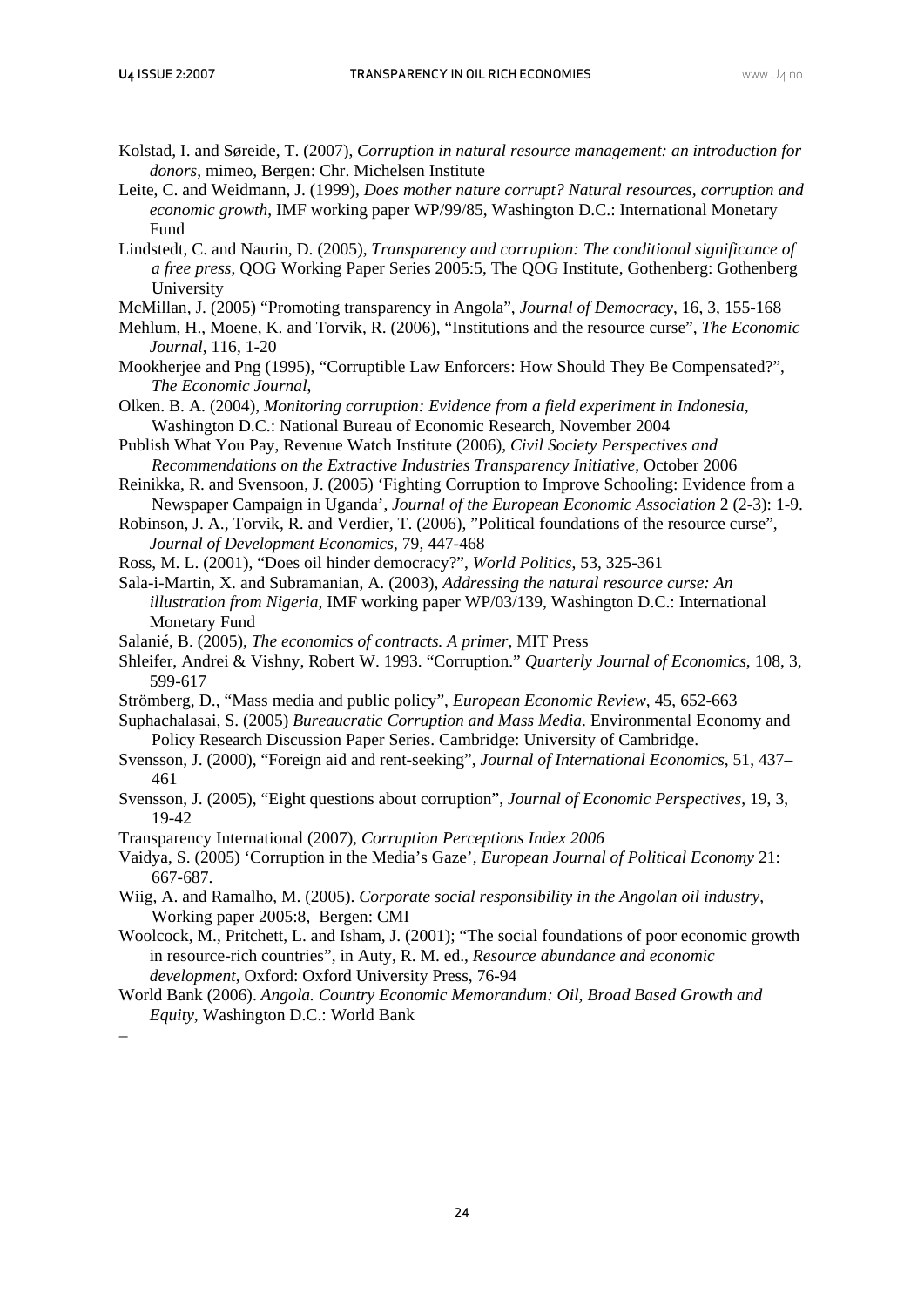# Notes

<sup>viii</sup> The results below hold in a simple model where bribes are exogenous. If bribes are endogenously determined, for example in a bargaining framework, some of these results will go the other way (see Mookherjee and Png, 1995).

<sup>ix</sup> Becker and Stigler (1974).

Here we assume that the principal is benevolent.

xii There is no clear cut answer on how to provide a bonus contract in this example. For a more general discussion on wage incentives and corruption see Besley and McLaren 1993.

xiii See Keefer and Khemani (2005). See also Strömberg (2001) for a formal model of the effect of media information on corruption, and Besley and Burgess (2002) on the effect of media on government responsiveness.

<sup>xviii</sup> It should be noted that more information is not necessarily a good thing in a second best world. For instance, in a prisoner's dilemma game repeated a finite number of times, only the non-cooperative outcome is subgame perfect if both players know each other to be rational payoff maximizers. Given some uncertainty about the type of the other player however (i.e. that he may be a tit-for-tat type), cooperation becomes possible in at least some rounds.<br><sup>xix</sup> See Andvig and Moene (1990)

 $\frac{xx}{x}$  Moreover, whether the media is an effective channel of information, depends on the extent to which the media is captured by the government, see Besley and Prat (2006).<br><sup>xxii</sup> See Svensson (2005).<br><sup>xxii</sup> See Auty (2001), and Woolcock et al (2001).<br><sup>xxiii</sup> See Ross (2001) and Aslaksen (2007).

 $x$ <sup>xxiv</sup> See Sala-i-Martin and Subramanian (2003).<br><sup>xxv</sup> See Brunetti and Weder (2003).

<sup>xxvi</sup> See Vaidya (2005). See also Kolstad et al (2007) for a summary of the literature on media and corruption. xxvii For more information, see http://www.imf.org/external/np/pp/2007/eng/051507g.pdf,

http://ec.europa.eu/internal\_market/securities/transparency/index\_en.htm and http://www.iasb.org/Home.htm <sup>xxviii</sup> For more information, see <u>http://www.eitransparency.org/section/abouteiti</u> xix See http://allafrica.com/stories/printable/200701020805.html

 i See Robinson et al (2006), Mehlum et al (2006), Leite and Weidmann (1999), and Kolstad and Søreide (2007). ii See Bellver and Kaufmann (2005) for a further discussion of definitions.

<sup>&</sup>lt;sup>iii</sup> For instance, the two prominent models of institutions and the resource curse due to Robinson et al (2006) and Mehlum et al (2006), do not incorporate informational problems.

iv See http://www.freedomhouse.org/template.cfm?page=362

See http://www.iri.org/africa/angola/pdfs/AngolaPollReport.pdf

<sup>&</sup>lt;sup>vi</sup> One needs to question, however, if this growth is sustainable after the peak of oil production (expected to occur in 2012)

<sup>&</sup>lt;sup>vii</sup> A bribe might however not be a perfect substitute of wages as there might be moral costs of receiving bribes.

<sup>&</sup>lt;sup>x</sup> In political science and economics, the problem of motivating one party to act on behalf of another is known as 'the principal-agent problem'. The principal-agent problem arises when a principal compensates an agent for performing certain acts that are useful to the principal and costly to the agent, and where there are elements of the performance that are costly to observe (http://en.wikipedia.org/wiki/Principal-agent\_problem). The principal (the uninformed party) moves first (a la Stackelberg) and is imperfectly informed of the actions and/or the characteristics of the informed party (the agent). The theory deals with the design of optimal incentive contracts (see for instance Selanie, 2005).

 $\frac{x}{x}$  See Ross (2001).<br> $\frac{x}{y}$  See Shleifer and Vishny (1993).

xvi See Farrell (1987) for the general argument.

xvii See Svensson (2000).